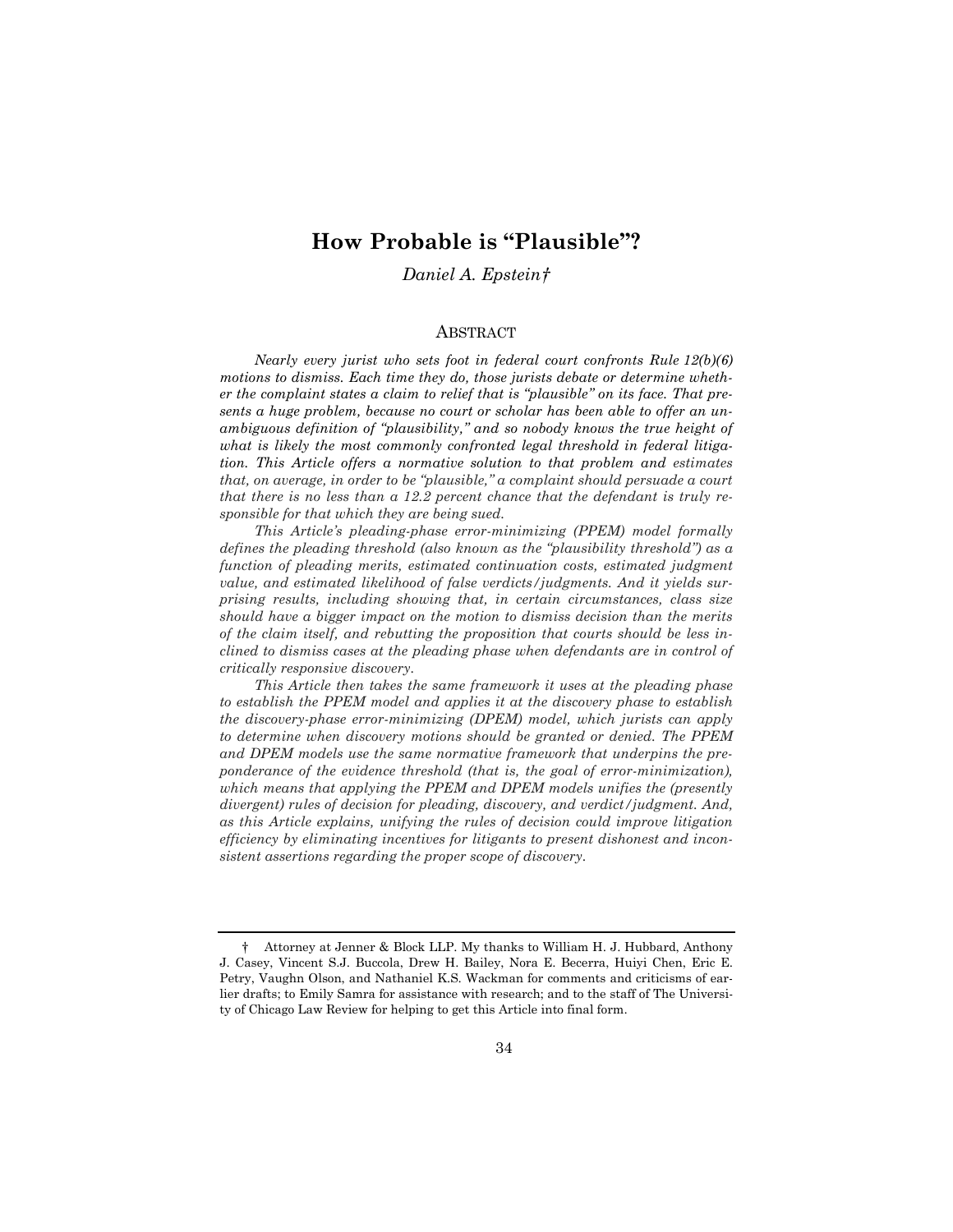#### **INTRODUCTION**

The Supreme Court's decisions in *Bell Atlantic Corp v Twombly*[1](#page-1-0) and *Ashcroft v Iqbal*[2](#page-1-1) (hereafter referred to collectively as "*Twiqbal*") ushered in a new pleading standard to replace the "notice pleading" standard that prevailed for decades after 1957's *Conley v Gibson*.[3](#page-1-2) The *Twiqbal* standard demands that plaintiffs file "plausible" claims.[4](#page-1-3) When plaintiffs fail to satisfy the "plausibility threshold," defendants' motions to dismiss (MTD) under Federal Rules of Civil Procedure (FRCP) 12(b)(6) will be granted.<sup>[5](#page-1-4)</sup> But what exactly does it mean to be "plausible"? How high is that threshold? How probable is "plausible"? The answers to these questions remain a mystery.

Some aspects of "plausibility" are generally accepted. For example, the Court announced that discovery costs and specificity in pleading are relevant variables to which courts are supposed to apply their "judicial experience and common sense" in order to determine whether claims are plausible.[6](#page-1-5) And it is widely accepted that pleadings must be more than just "conclusory"; they must include facts that—when considered in context make the right to relief more than merely "conceivable."[7](#page-1-6) But courts have not concluded that these are the only relevant variables, nor have they clearly explained how these variables weigh and interact, or how courts are supposed to apply their "judicial experience and common sense" to them.[8](#page-1-7) As a result, the positive model of the plausibility threshold remains largely undefined which may be one reason the new pleading regime seems to have fallen short of having the impact that many predicted.<sup>[9](#page-1-8)</sup>

Normative models of the pleading threshold are less ambiguous than the positive model but have their own shortcomings. Professor Louis Kaplow (although not attempting to define

 $1 - 550$  US 544 (2007).

<sup>2</sup> 556 US 662 (2009).

<sup>3</sup> 355 US 41 (1957).

<sup>4</sup> See *Twombly*, 550 US at 556–57, 570; *Iqbal*, 556 US at 678.

<span id="page-1-5"></span><span id="page-1-4"></span><span id="page-1-3"></span><span id="page-1-2"></span><span id="page-1-1"></span><span id="page-1-0"></span><sup>5</sup> See A. Benjamin Spencer, *Understanding Pleading Doctrine*, 108 Mich L Rev 1, 12–14 (2009).

<sup>6</sup> See *Iqbal*, 556 US at 679, 685–86; *Twombly*, 550 US at 558–59.

<sup>7</sup> See *Twombly*, 550 US at 556–57, 570.

<sup>8</sup> See *Iqbal*, 556 US at 663–64, 679.

<span id="page-1-8"></span><span id="page-1-7"></span><span id="page-1-6"></span><sup>9</sup> See William H.J. Hubbard, *Testing for Change in Procedural Standards, with Application to* Bell Atlantic v. Twombly, 42 J Legal Stud 35, 53–59 (2013) (making an empirical argument that, contrary to many observers' predictions, *Twombly* has had no discernable impact on the rate of case dismissal).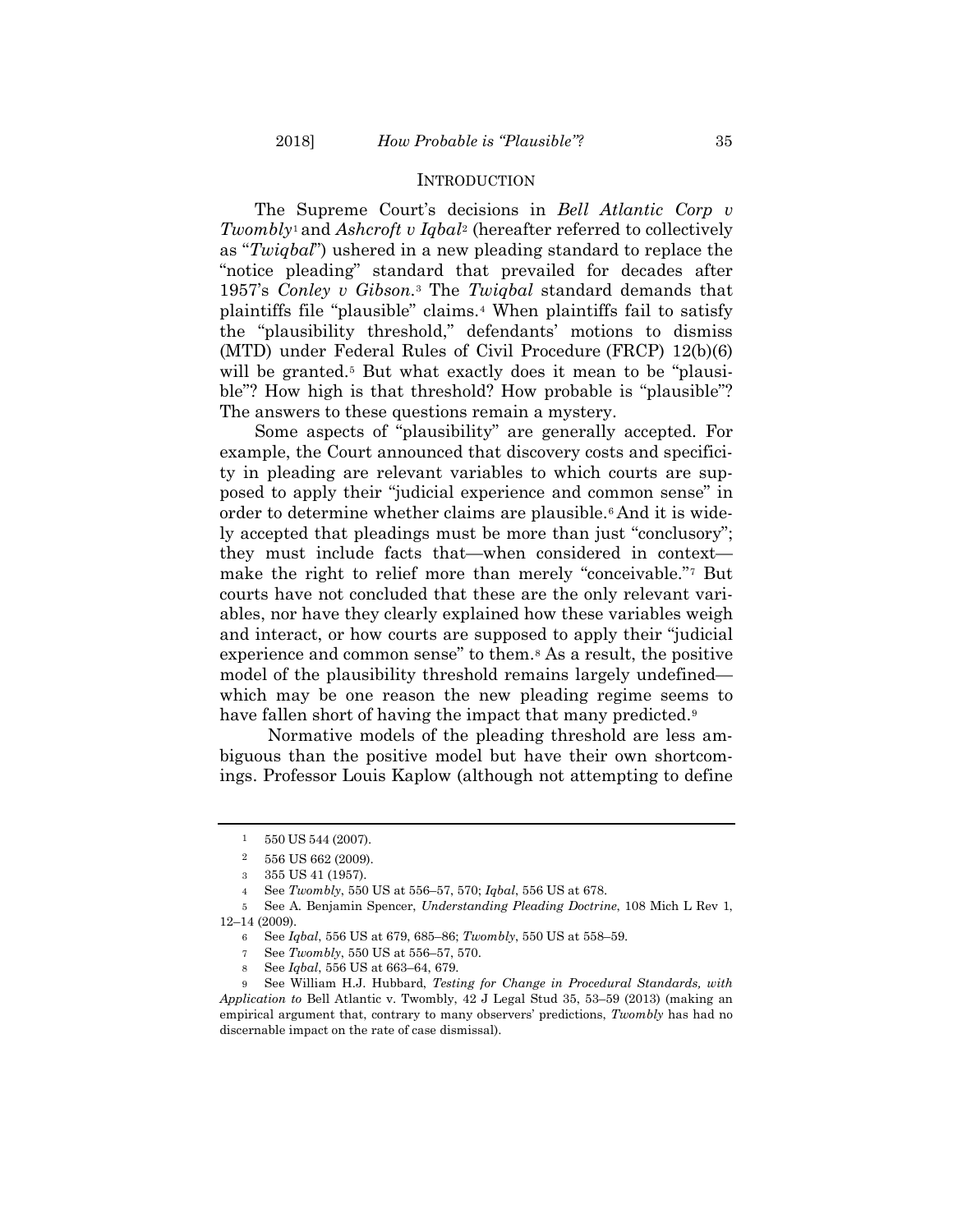"plausibility") has posited a model describing when litigation should continue and when it should be terminated.[10](#page-2-1) Kaplow's model is as follows:<sup>[11](#page-2-2)</sup>

#### <span id="page-2-0"></span>Deterrence Gain  $\leq$  Chilling Cost + Continuation Costs

When the left side is larger, litigation should continue (that is, the MTD should be denied), and when the right side is larger, litigation should terminate (that is, the MTD should be granted).[12](#page-2-3)

Kaplow's is a welfare maximizing model that considers the feedback effect of continuation/termination decisions on primary behavior in society at large[.13](#page-2-4) Kaplow's model is appealing insofar as it considers the system-level effects of continua-tion/termination,<sup>[14](#page-2-5)</sup> but because it does not consider the probability that the defendant is liable and uses variables that are virtually impossible to estimate, it cannot be applied in a way that helps achieve the purpose of this Article—to normatively define and locate the plausibility threshold.

<span id="page-2-7"></span>Professor Keith Hylton has a related model, in which he presents the optimal pleading threshold as a function of the summary judgment threshold, the likelihood of exceeding the summary judgment threshold after discovery, and the magnitude by which the pleading will fall short of the summary judgment threshold[.15](#page-2-6) Hylton's model comes in two expressions:

<sup>10</sup> See Louis Kaplow, *Multistage Adjudication*, 126 Harv L Rev 1179, 1196 (2013).

<sup>11</sup> Id. 12 Id.

<sup>13</sup> See id at 1187 & n 3.

<sup>14</sup> See Kaplow, 126 Harv L Rev at 1196–1202 (cited in note [10\)](#page-2-0).

<sup>15</sup> Keith N. Hylton, *When Should a Case Be Dismissed? The Economics of Pleading* 

<span id="page-2-6"></span><span id="page-2-5"></span><span id="page-2-4"></span><span id="page-2-3"></span><span id="page-2-2"></span><span id="page-2-1"></span>*and Summary Judgment Standards*, 16 S Ct Econ Rev 39, 50–52 (2008).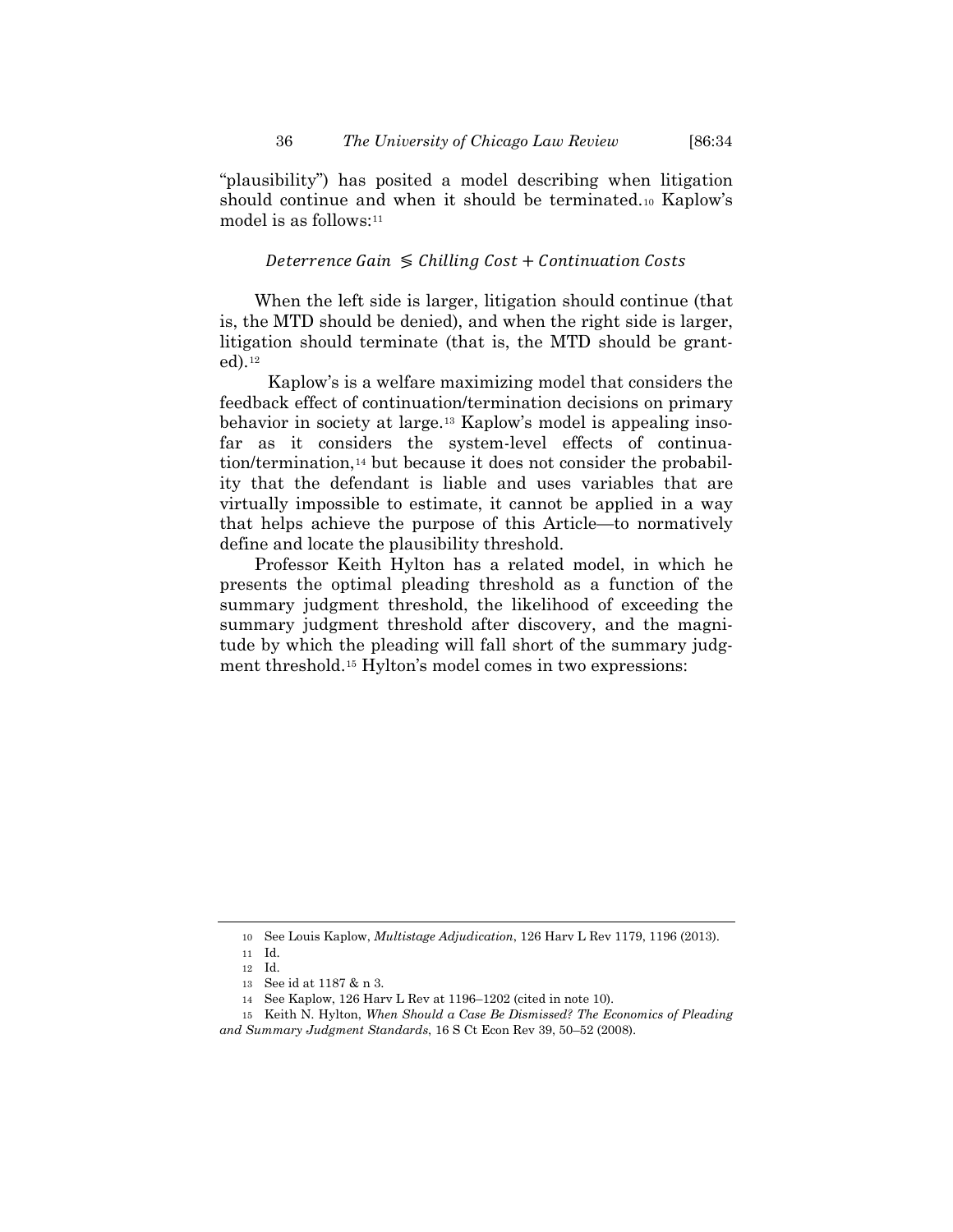$$
E(P_P^2|P_P^1,\Psi)<\tau
$$

and

$$
\alpha < \frac{\tau - P_P^1}{\psi - P_P^1}
$$

In the first expression, Hylton says that the court should grant the MTD when the expected value of the plaintiff's prediction of their own probability that they will prevail at the summary judgment phase  $(P_P^2)^{16}$  conditioned on the probability that they will prevail at the MTD phase  $(P_P^1)$  and the information that is likely to come about during discovery and its impact on the merit of his case (Ψ)—is less than the threshold level of merit below which a suit should fail to survive summary judgment  $(\tau)$ .<sup>[17](#page-3-0)</sup> In the second expression, Hylton says that the court should grant the MTD when the likelihood of reaching the "discovery-enhanced merit level  $\psi$ " ( $\alpha$ ) is less than the ratio of the amount by which the pleading falls short of the summary judgment threshold  $(\tau - P_P^1)$  to the amount by which discovery enhances the probability that claim will prevail  $(\psi - P_p^1)$ .<sup>[18](#page-3-1)</sup>

Hylton's model does not explicitly consider continuation costs, judgment values, or risks of erroneous judgments. Nor does Hylton ignore them. Rather, Hylton assumes that the summary judgment merit threshold slides as a function of the total social cost of the type of litigation initiated by the plaintiff.[19](#page-3-2) And because, under Hylton's model, the pleading threshold is partially a function of the summary judgment threshold, the pleading threshold implicitly considers social costs. But this demands considerable faith that the summary judgment threshold properly incorporates these costs. And because the summary judgment threshold is itself an undefined function of social cost,

<sup>16</sup> Hylton uses the plaintiff's own prediction of prevailing  $(P_p)$  as a proxy for merit. Id at 47.

<sup>17</sup> Id at 50–52.

<sup>18</sup> Id.

<span id="page-3-2"></span><span id="page-3-1"></span><span id="page-3-0"></span><sup>19</sup> Hylton supports this position by pointing to the fact that, under the common law, claim types that tend to produce more social cost (including erroneous judgments as well as litigation costs) had higher merit thresholds. Hylton, 16 S Ct Econ Rev at 39, 41–42, 52, 56–58, 62–63 (cited in note [15\)](#page-2-7).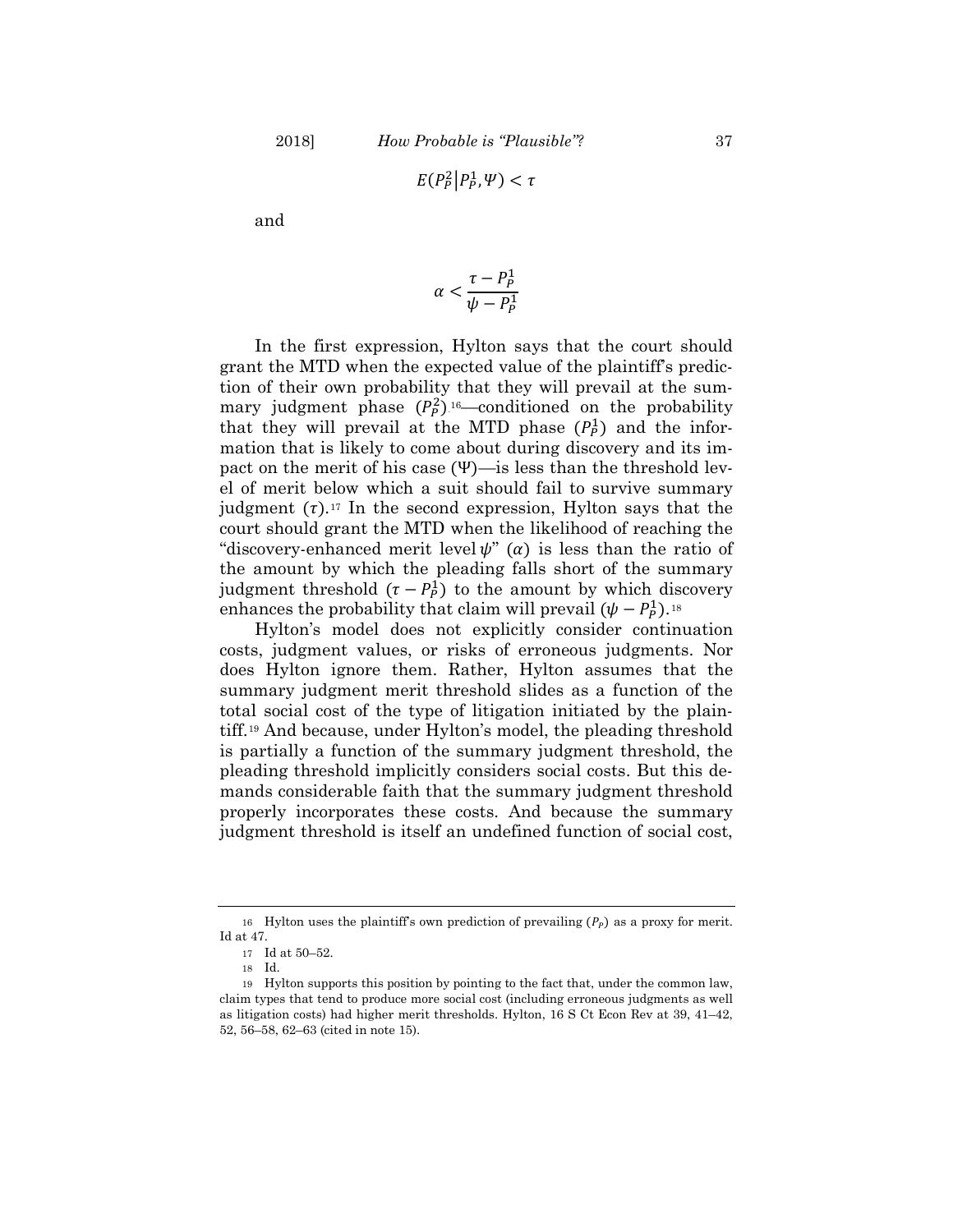then so too is the pleading threshold effectively undefined.[20](#page-4-0) Therefore, Hylton's model also does not satisfactorily define or locate the plausibility threshold.

In contrast to the ambiguous positive definitions of plausibility supplied by the courts and (for the purposes of defining the plausibility threshold) the inapplicable normative models that exist in the literature, the pleading-phase error-minimizing (PPEM) model described below is largely normative but not condemned to a purely theoretical existence. To that end, this Article advances the literature on pleading by: defining an optimal pleading threshold as a function of "the merits," estimated continuation costs, estimated judgment value, and estimated probability of false verdicts/judgments; offering a practically useful definition of plausibility; using empirical data to estimate the probabilistic location of the normative plausibility threshold's lower bound; and unifying the currently disconnected rules of decision for civil pleading, discovery, and verdicts/judgments.

<span id="page-4-0"></span><sup>20</sup> Although Hylton did not suggest that his model should be mechanically applied in real cases, it is worth noting that the model does not account for variance of social cost within claim types—which ostensibly share the same summary judgment threshold. See id. But there *is* variance of social cost within claim types. Therefore, application of Hylton's model across multiple claims of the same type would not perfectly minimize error or maximize welfare.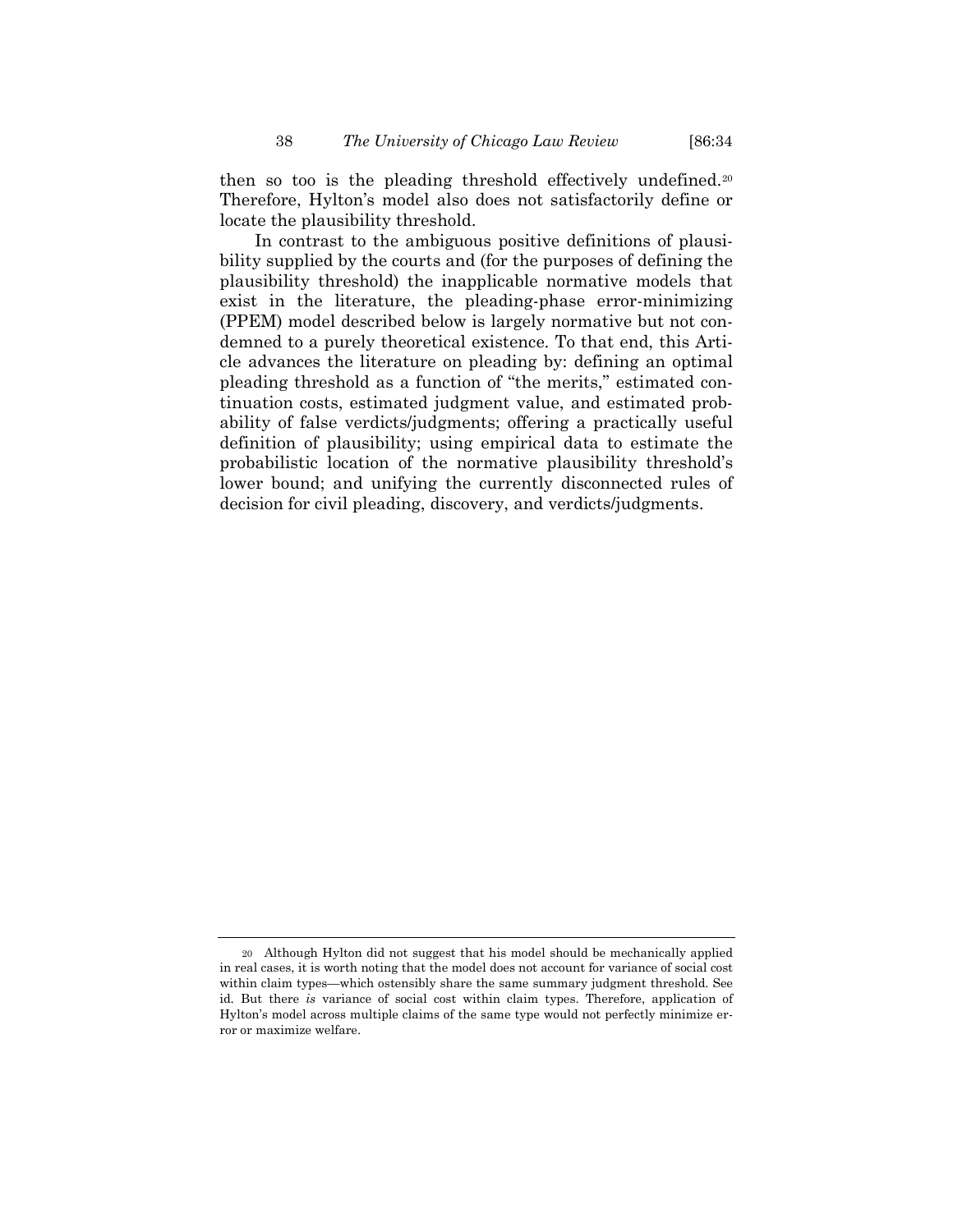## I. MODELING ERROR MINIMIZATION AT THE PLEADING PHASE

<span id="page-5-3"></span>For longer than we understood *why* the preponderance of the evidence threshold justifiably existed at 0.5, we knew *that* it existed there. In 1982, Professor David Kaye showed that (for simple cases) the preponderance threshold was optimally located to minimize error.[21](#page-5-0) In other words, the legal world knew the threshold's location, but Kaye's advance was discovering the threshold's normative justification. This Article starts from where Kaye ended and works backward: assuming that—like the preponderance threshold—the plausibility threshold is optimally located to minimize error, where is it located? This Article creates a theoretical model that answers that question and then applies empirical data to the model to produce an estimate of the error minimizing plausibility threshold.

#### A. Defining Error

Error, in this context, comes in multiple forms. Error can be an overpayment by a defendant (Type 1 error/false positive), an underpayment by a defendant (Type 2 error/false negative), or a defendant's continuation costs (for example, discovery costs and trial costs). This definition of error reflects a "deterrenceoriented" approach and noticeably disregards *plaintiff* overrecovery, underrecovery, and continuation costs. This Article adopts the deterrence-oriented approach to be consistent with foundational works by Kaye and Professor Saul Levmore, and as Levmore explains—because the deterrence-oriented approach produces results that in most cases more closely reflects the way our legal system operates.[22](#page-5-1) Note, however, that there are other approaches (for example, "compensation-sensitive" and "bias-sensitive" approaches)<sup>[23](#page-5-2)</sup> that do consider other sources of error and that may be worth considering in future research.

<span id="page-5-0"></span><sup>21</sup> David Kaye, *The Limits of the Preponderance of the Evidence Standard: Justifiably Naked Statistical Evidence and Multiple Causation*, 1982 Am Bar Found Rsrch J 487, 496–500.

<span id="page-5-2"></span><span id="page-5-1"></span><sup>22</sup> See Saul Levmore, *Probabilistic Recoveries, Restitution, and Recurring Wrongs*, 19 J Legal Stud 691, 699 (1990) ("This approach is 'deterrence oriented' in its focus on the defendant, and it predicts both the dominance of the preponderance rule and the exceptions to it for certain mass tort cases.")

<sup>23</sup> See id at 699–700.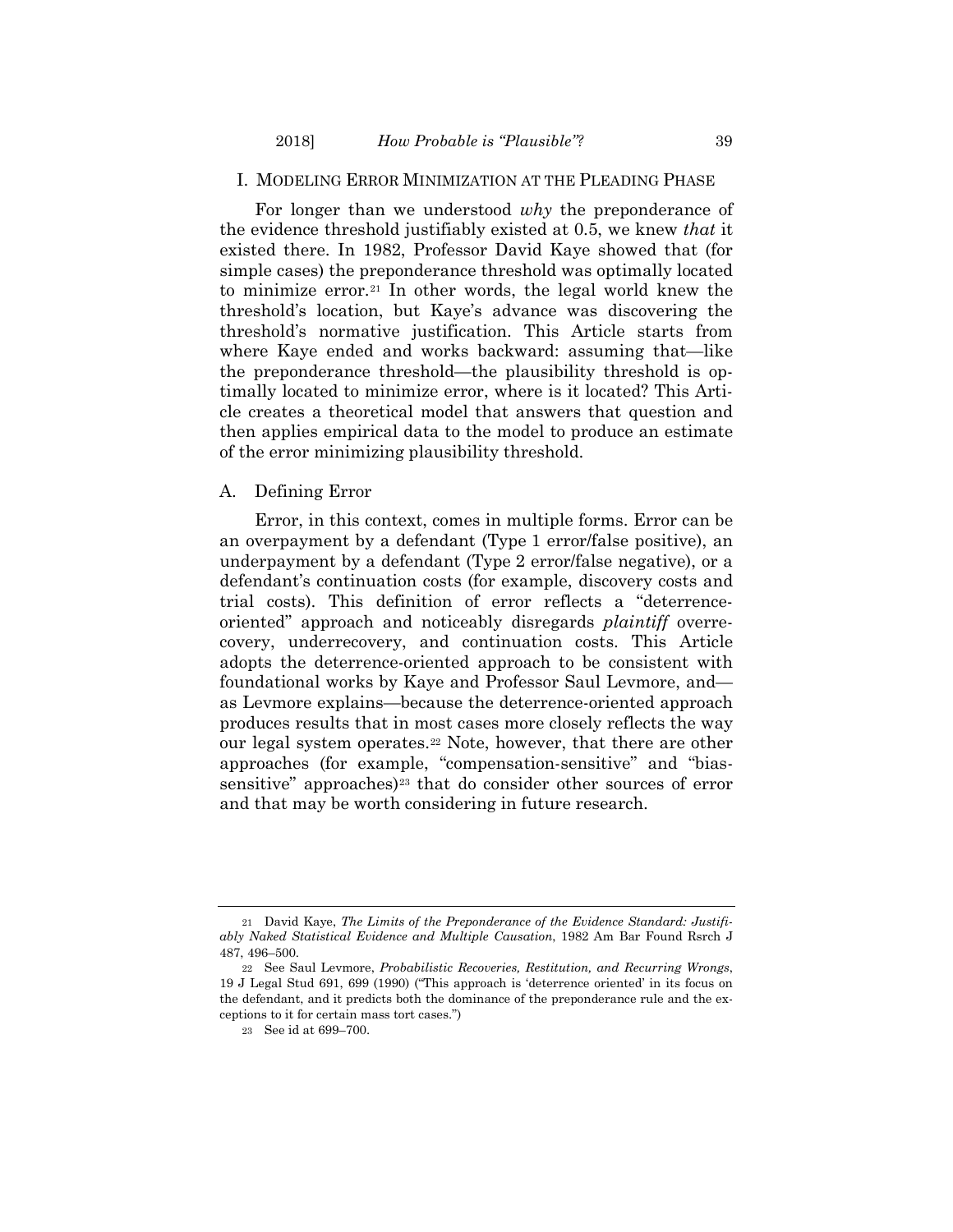#### B. Minimizing Error

In order to minimize error at the pleading phase, the decision of whether to grant or deny an MTD should weigh the expected error of dismissing a potentially legitimate claim against the estimated costs of continuation and the expected value of erroneous judgments rendered after continuation. When the expected error of dismissal is lower, the MTD should be granted. When the expected error of continuation is lower, the MTD should be denied. The error minimizing plausibility threshold exists at the point of indifference between denying and granting the motion to dismiss. This Article models that point.

C. Key Terms—Pleading Phase

 $\mathcal{C}$  = in the scenario where the MTD is denied, the estimated continuation costs for the defendant

 $J$  = the estimated value of the judgment that the defendant would be ordered to pay if held liable

 $\pi$  = based on the pleadings, the estimated probability that the defendant is truly responsible for that which they are being sued

 $\pi_s$  = in the scenario where the MTD is denied and the defendant is found liable, the estimated probability that the defendant is in fact truly responsible (the "posterior strong case")

 $\pi_W$  = in the scenario where the MTD is denied and the defendant is *not* found liable, the estimated probability that the defendant is in fact truly responsible (the "posterior weak case")

 $\phi_s$  = in the scenario where the MTD is denied, the probability that the defendant will be held liable

 $\tau_P$  = the plausibility threshold

#### D. Assumptions—Pleading Phase

The PPEM model makes several assumptions. They are as follows: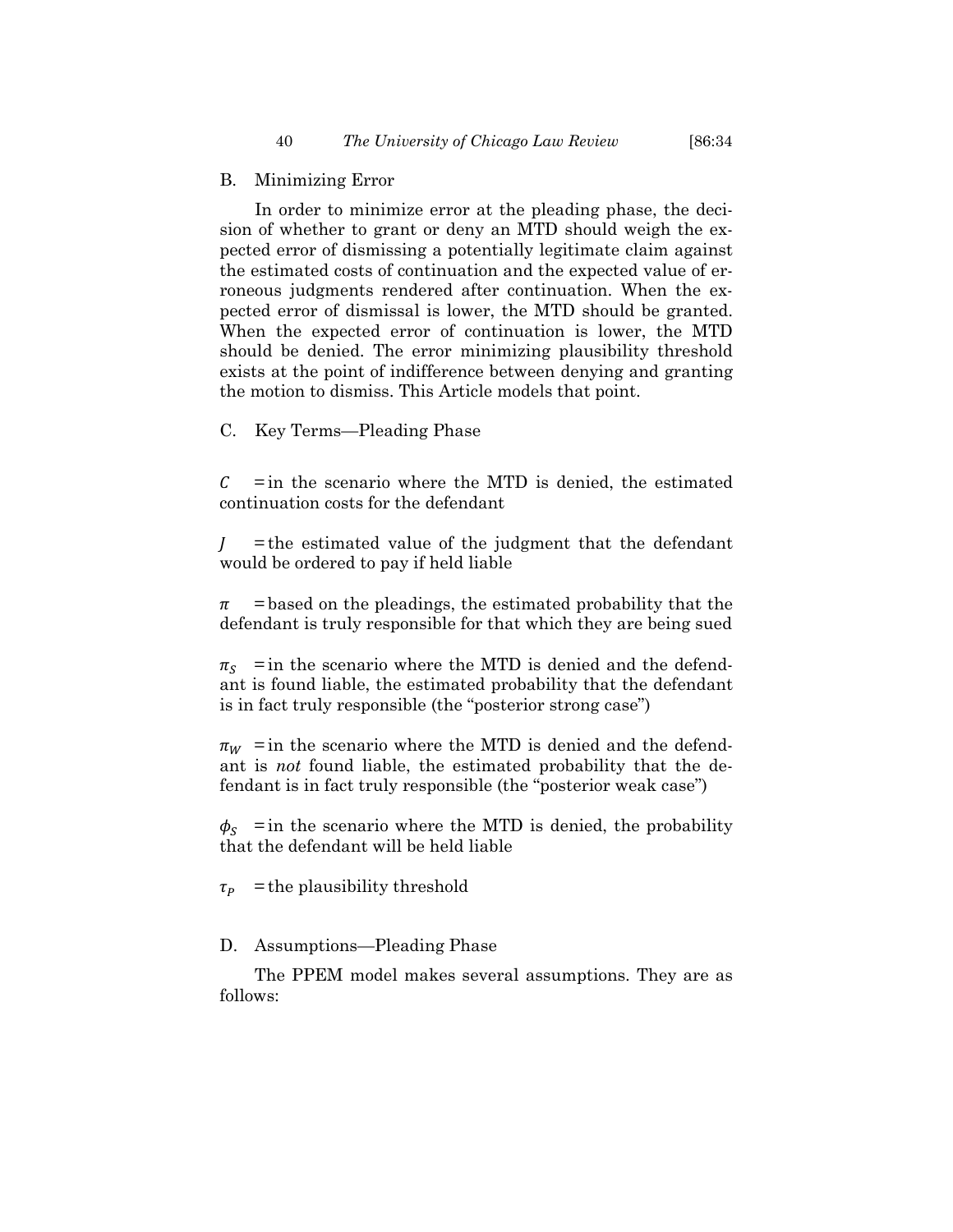Assumption 1:

Either the defendant is truly responsible or nobody is.[24](#page-7-0)

Assumption 2:

Discovery will yield either a strong case (a case that satisfies the preponderance of the evidence threshold and results in liability) or a weak case (a case that does not satisfy the preponderance of the evidence threshold and does not result in liability).

Assumption 3:

 $\pi_{S} > 0.5$ 

In other words, the posterior strong case will always satisfy the preponderance of the evidence threshold.

Assumption 4:

 $\pi_W \leq 0.5$ 

In other words, the posterior weak case will never satisfy the preponderance of the evidence threshold.<sup>[25](#page-7-1)</sup>

<span id="page-7-0"></span><sup>24</sup> This assumption makes the hypothetical case as simple as possible. If, for example, there was an individual not on trial who was truly responsible or if multiple individuals shared responsibility, the model may require modification to account for those who might be underdeterred or overdeterred.

<span id="page-7-1"></span><sup>&</sup>lt;sup>25</sup> Note that  $(\pi_s + \pi_w)$  does *not* necessarily equal 1. For example, a pleading that is relatively persuasive on the merits may result in a  $\pi<sub>S</sub>$  of 0.9 and a  $\pi<sub>W</sub>$  of 0.4; and a pleading that is relatively unpersuasive on the merits may result in a  $\pi_s$  of 0.6 and a  $\pi_w$  of 0.1.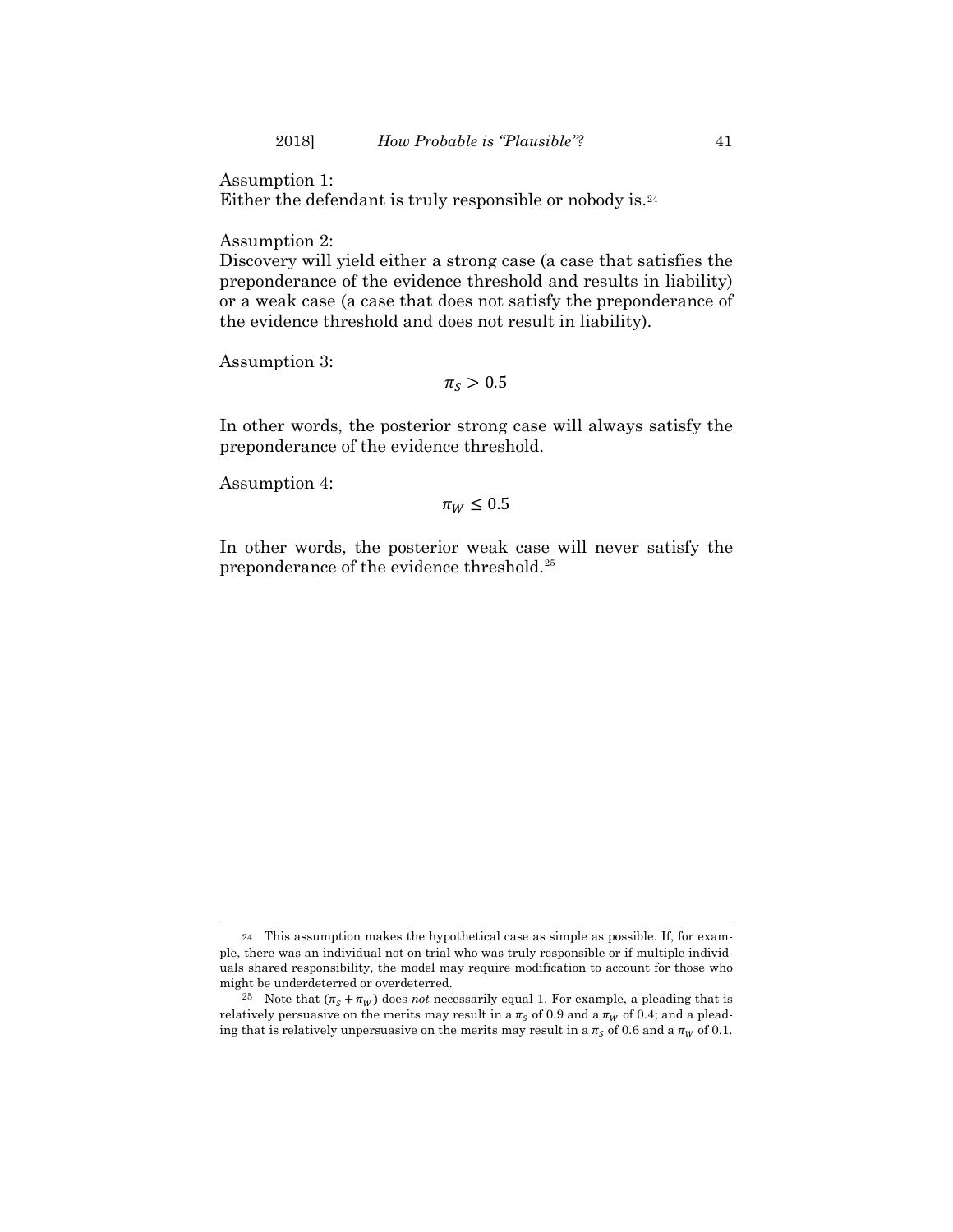# $\pi = \phi_S(\pi_S) + (1 - \phi_S)\pi_W$

The PPEM model is intended to be applied prior to discovery, and therefore judges must estimate the anterior and posterior states using the same set of information. As a result, the anterior estimate of true responsibility (that is,  $\pi$ ) is equivalent to the estimate of true responsibility in the posterior state (that is,  $\phi_S(\pi_S) + (1 - \phi_S)\pi_W$ ).  $\pi$  represents a more intuitive concept (the estimated probability that the defendant is truly responsible), but recognizing that it is equivalent to  $\phi_S(\pi_S) + (1 - \phi_S) \pi_W$  is important because the factors comprising the estimate of true responsibility in the posterior state are the same factors comprising the estimated probability of posterior Type 1 and Type 2 error. As a result,  $\pi$  partially correlates with estimated probability of Type 1 and Type 2 error. This relationship is explored in depth in Part I.F, below.

#### Assumption 6:

Each dollar erroneously paid due to a false liability verdict/judgment contributes to error at the same rate as each dollar erroneously not paid due to a false no-liability verdict/judgment.[26](#page-8-0)

Assumption 7: Continuation costs cannot reduce error.[27](#page-8-1)

# E. Theory—Pleading Phase

The PPEM model, below, defines the threshold at which error is minimized. To do so, we must find the point at which the expected error from granting an MTD equals the expected error from denying an MTD.[28](#page-8-2) The expected error from granting an MTD is expressed as follows:

<span id="page-8-0"></span><sup>26</sup> Kaye used the same assumption in proving that the preponderance of the evidence standard was error minimizing. Kaye, 1982 Am Bar Found Rsrch J at 496 (cited in not[e 21\)](#page-5-3).

<span id="page-8-2"></span><span id="page-8-1"></span><sup>27</sup> This assumption would not hold in instances when the award falls short of the amount that the plaintiff should have received (for example, when a responsible defendant is wrongly held not liable). In those instances, continuation costs borne by the defendant could actually reduce error by lessening the gap between what they should have paid and what they actually paid (that is, by reducing underdeterrence).

<sup>28</sup> Appendix A serves as an illustrative guide for this section.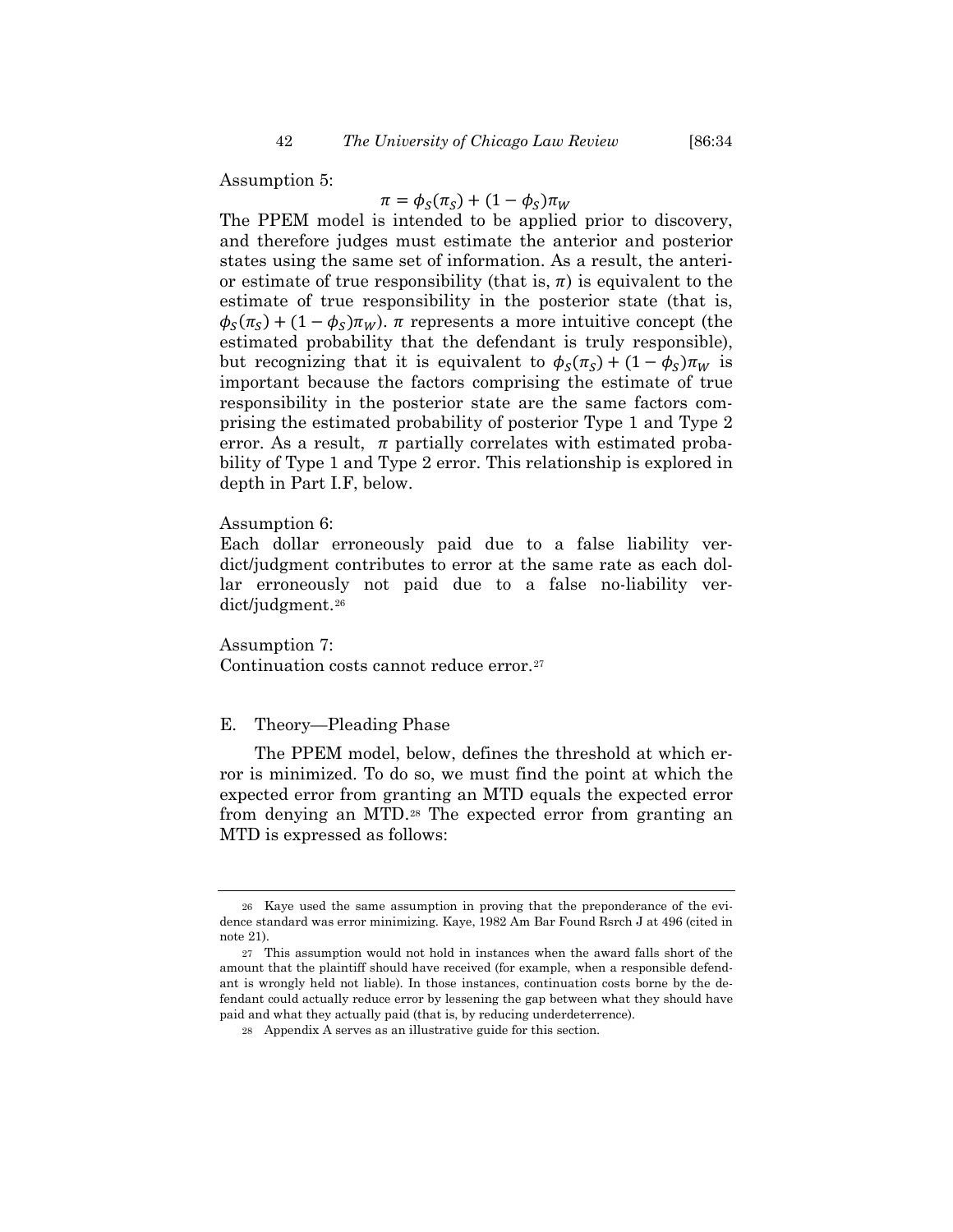$\pi(J)$ 

It is the estimated probability that the defendant is truly responsible  $(\pi)$ , multiplied by the estimated value of the judgment that the defendant would be ordered to pay if found liable  $(I)$ .

The expected error from denying an MTD is expressed as follows:

$$
C + (\phi_S)(1 - \pi_S)(J) + (1 - \phi_S)(\pi_W)(J)
$$

That is the defendant's estimated continuation costs  $(C)$ , plus—after allowing the case to proceed—the expected value of wrongly finding liability  $((\phi_s)(1 - \pi_s)(I))$ , plus the expected value of wrongly *not* finding liability  $((1 − φ<sub>S</sub>)(π<sub>W</sub>)(J))$ .<sup>[29](#page-9-0)</sup>

The above two expressions can be pitted against one another to reflect the choice between the expected error from denying an MTD and the expected error from granting it:

$$
\pi(J) \lessgtr C + (\phi_S)(1 - \pi_S)(J) + (1 - \phi_S)(\pi_W)(J)
$$

When the left side is smaller, granting the MTD yields a lesser expected error than denying would, and therefore the MTD should be granted. When the right side is smaller, denying the MTD yields a lesser expected error than granting would, and therefore the MTD should be denied[.30](#page-9-1)

Changing the inequality to an equation describes the indifference point between granting and denying an MTD:

$$
\pi_S \lessgtr \frac{c}{2J\phi_S} + 0.5.
$$

<span id="page-9-0"></span><sup>29 (</sup> $\phi_s$ )(1 –  $\pi_s$ ) is the estimated probability that the defendant will wrongly be held liable after the case is allowed to continue. It is the estimated probability of finding liability  $(\phi_s)$  times the estimated probability that the defendant is not truly responsible  $(1 - \pi_{\rm s})$ . The estimated probability times the estimated magnitude of finding liability (*J*) yields the expected value of wrongly finding the defendant liable. Conversely  $(1 \phi_s$ )( $\pi_w$ ) is the estimated probability that the defendant will wrongly *not* be held liable after the case is allowed to continue. It is the probability of *not* finding liability  $(1 - \phi_{\rm s})$ times the probability that the defendant is truly responsible  $(\pi_w)$ . The estimated probability times the estimated magnitude of *not* finding liability () yields the expected value of wrongly *not* finding the defendant liable. Combined,  $(\phi_S)(1 - \pi_S)(J) + (1 - \phi_S)(\pi_W)(J)$ equals the expected value of arriving at an incorrect result, despite allowing the case to continue.

<span id="page-9-1"></span><sup>30</sup> This inequality can be reduced further, but doing so makes it harder to understand intuitively and impossible to swap in  $\tau_p$ . Nevertheless, the reduced version appears as follows: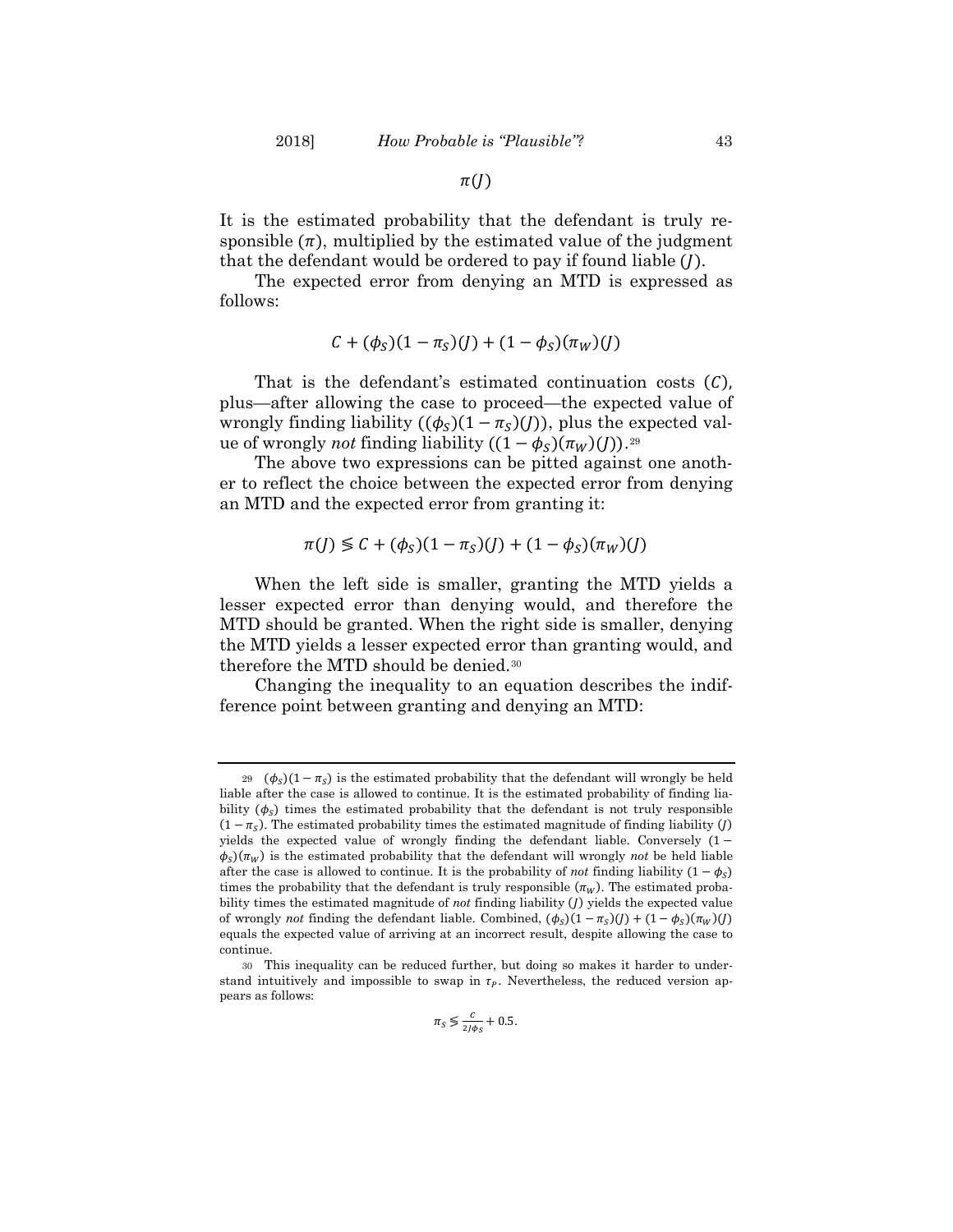$$
\pi(J) = C + (\phi_S)(1 - \pi_S)(J) + (1 - \phi_S)(\pi_W)(J)
$$

At the indifference point,  $\pi$  equals  $\tau_p$ , so  $\tau_p$  can swap in to yield the following equation:

$$
\tau_P(J) = C + (\phi_S)(1 - \pi_S)(J) + (1 - \phi_S)(\pi_W)(J)
$$

Dividing both sides by  *yields the following equation:* 

$$
\tau_P = \frac{C}{J} + \phi_S (1 - \pi_S) + (1 - \phi_S) \pi_W
$$

This equation defines the error minimizing plausibility threshold. When  $\pi > \tau_p$  the pleading exceeds the threshold, and the MTD should be denied. When  $\pi < \tau_p$  the pleading falls short of the threshold, and the MTD should be granted.

By way of example, if, based on the pleadings, a judge estimates that there is a 20 percent likelihood that the defendant is truly responsible for that which they are being sued; that continuation costs will amount to \$100,000; that—if ultimately found liable—judgment value will equal \$1,300,000; that there is a 20 percent chance of ultimately finding liability if the MTD is denied; that, in the scenario in which liability is found, there is a 60 percent chance that the defendant is truly responsible; and that, in the scenario in which liability is not found, there is a 10 percent chance that the defendant is truly responsible; then the PPEM model would advise the following calculations:

 $\pi = 0.20$ 

$$
\tau_P = \frac{100,000}{1,300,000} + 0.20(1 - 0.60) + (1 - 0.20)0.10 = 0.24
$$
  
0.20 < 0.24  

$$
\therefore \pi < \tau_P
$$
  

$$
\therefore
$$
MTD should be granted

If, however, the judge estimates that continuation costs will amount to \$30,000, then the result would be the following: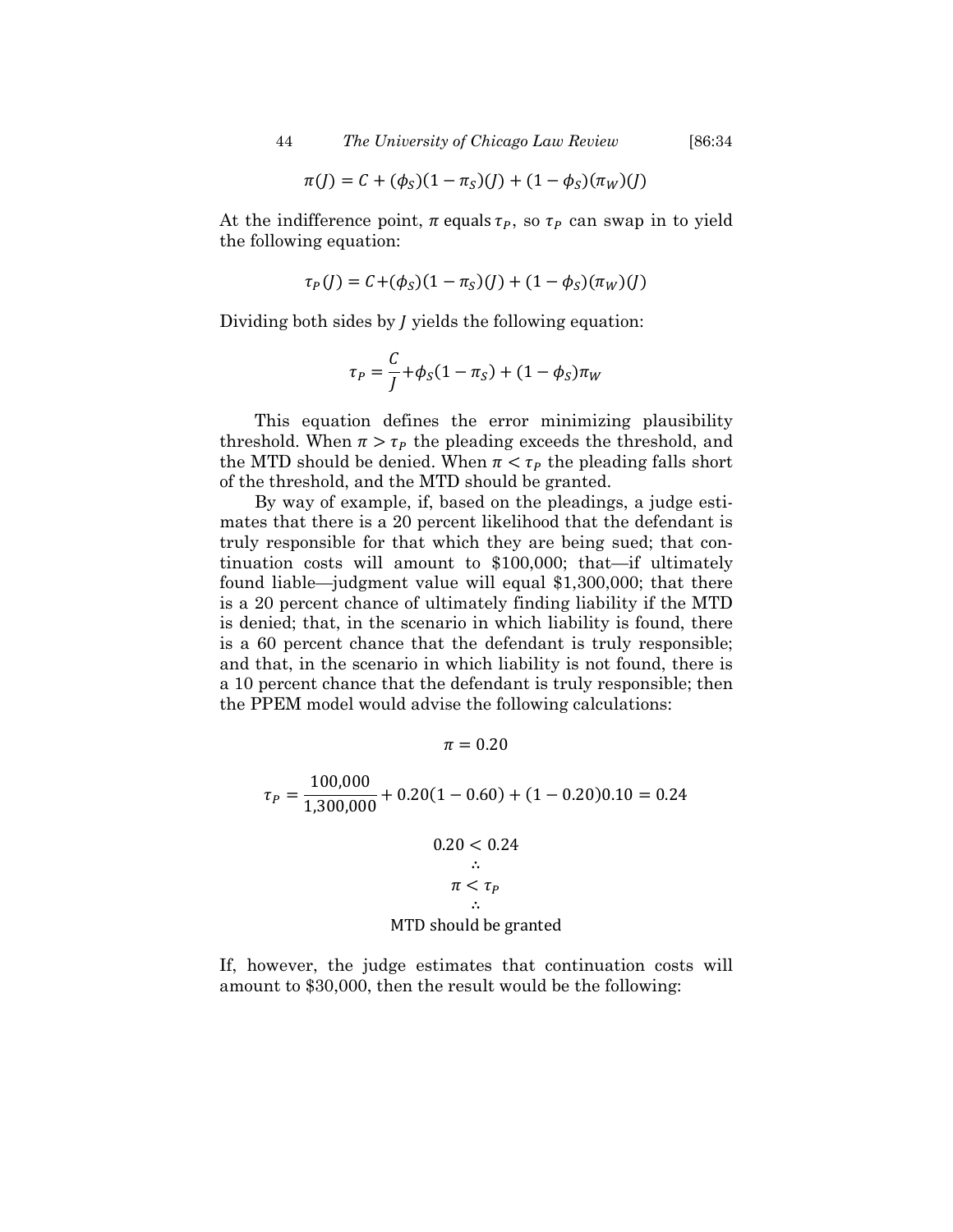$\pi = 0.20$  $\tau_P = \frac{30,000}{1,300,000} + 0.20(1 - 0.60) + (1 - 0.20)0.10 = 0.18$  $0.20 > 0.18$ ∴  $\pi > \tau_P$ ∴

#### <span id="page-11-4"></span>MTD should be denied

In the simple example above, manipulating estimated continuation costs makes a dispositive difference on the MTD decision.[31](#page-11-0)

F. A Numerical Estimate of the Plausibility Threshold's Lower Bound

Beyond pure theory, the PPEM model enables an empirical estimate of the normative plausibility threshold's lower bound. To forge that estimate, this Article uses data from the Federal Judicial Center's Civil Rules Survey, which contains information that allows for a rough estimation of  $C/I^{32}$  $C/I^{32}$  $C/I^{32}$  The survey (the data for which came from attorneys reporting various data related to specific cases on which they worked) includes estimates of the ratio of discovery costs to stakes and the ratio of discovery costs to total costs.[33](#page-11-2) The survey shows defendant attorneys reporting their ratio of discovery costs to stakes (which this Article treats as equivalent to *Discovery Costs/f* as the following:<sup>[34](#page-11-3)</sup>

<span id="page-11-0"></span><sup>31</sup> Note that some of the PPEM model's terms are correlated with one another, which influences their impact on the MTD decision. For a more detailed description of the PPEM model's dynamics, see Appendix B.

<span id="page-11-1"></span><sup>32</sup> See Emery G. Lee III and Thomas E. Willging, *National, Case-Based Civil Rules Survey: Preliminary Report to the Judicial Conference Advisory Committee on Civil Rules* \*38–40, 43 (Federal Judicial Center, October 2009), archived at http://perma.cc/3328- 3B78.

<span id="page-11-2"></span><sup>33</sup> "Stakes" measures the gap between the client's best and worst likely outcomes, as reported by their attorney. See id at \*41 This Article uses "stakes" as a proxy for  $\overline{I}$ , although—because in some cases the worst likely outcome may be greater than zero— "stakes" likely underestimates *l* by some amount.

<span id="page-11-3"></span><sup>34</sup> Id at \*43. Note that this Article assumes that the survey responses are representative of the full universe of civil cases.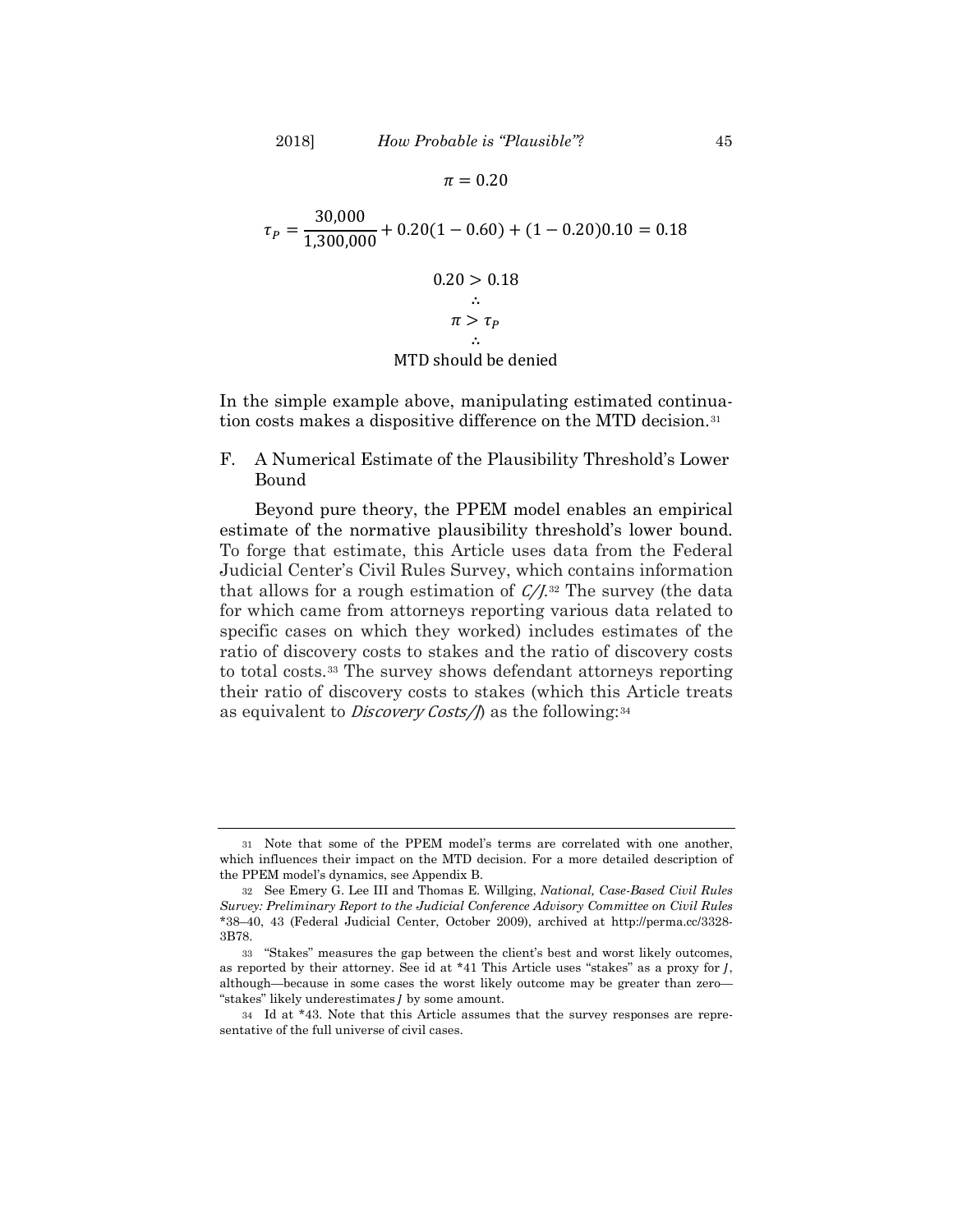| Ratio of Attorneys' Estimated Discovery Costs to Attorneys' |              |        |              |
|-------------------------------------------------------------|--------------|--------|--------------|
| <b>Estimated Stakes</b>                                     |              |        |              |
| for Cases with One or More Reported Discovery Types         |              |        |              |
|                                                             | 10th Percen- | Median | 95th Percen- |
|                                                             | tile         |        | tile         |
| Defendant                                                   | 0.002        | 0.033  | 0.305        |
| Attorneys                                                   |              |        |              |

Because discovery costs are only a portion of continuation costs, these ratios are a rough estimate of Discovery Costs/J, not  $C/I$ . But this Article uses *Discovery Costs/J* to estimate  $C/I$  by using the survey's data estimating the ratio of discovery costs to total costs (that is, Discovery Costs/Total Costs).<sup>35</sup>

The survey shows defendant attorneys reporting their estimated ratio of discovery costs to total costs as follows:[36](#page-12-1)

| Attorneys' Estimated Ratio of Discovery Costs to Total |                          |        |              |
|--------------------------------------------------------|--------------------------|--------|--------------|
| Costs                                                  |                          |        |              |
| for Cases With At Least One Reported Type of Discovery |                          |        |              |
|                                                        | 10 <sup>th</sup> Percen- | Median | 95th Percen- |
|                                                        | tile                     |        | tile         |
| Defendant At-                                          | 0.050                    | 0.270  | 0.800        |
| tornevs                                                |                          |        |              |

<span id="page-12-0"></span><sup>35 (</sup>Discovery Costs/J)(1/(Discovery Costs/Total Costs) = Total Costs/J  $\approx$  C/J. Note, however, that unlike  $(C)$ , "total costs" includes costs incurred prior to the court's determination of the MTD. Future research may achieve a more precise estimate by applying data that excludes pre-MTD costs.

<span id="page-12-1"></span><sup>36</sup> Lee and Willging, *National, Case-Based Civil Rules Survey* at \*39 (cited in note [32\)](#page-11-4). To calculate costs, defendant attorneys were asked "to estimate the total litigation costs for their firms and/or clients in the closed case, including the costs of discovery and any hourly fees for attorneys or paralegals. If the case was handled on a contingency-fee basis, they were asked to estimate the total litigation costs to the firm." Id at \*35. Note that this Article assumes that, for cases handled on a contingency-fee basis, total litigation costs are equal to the contingency fee. In other words, this Article assumes no profits. This is necessary due to a lack of data, but it is also a common (albeit often unrealistic) assumption in economics research. Future research may achieve better estimates by incorporating contingency fees in excess of firm-incurred litigation costs.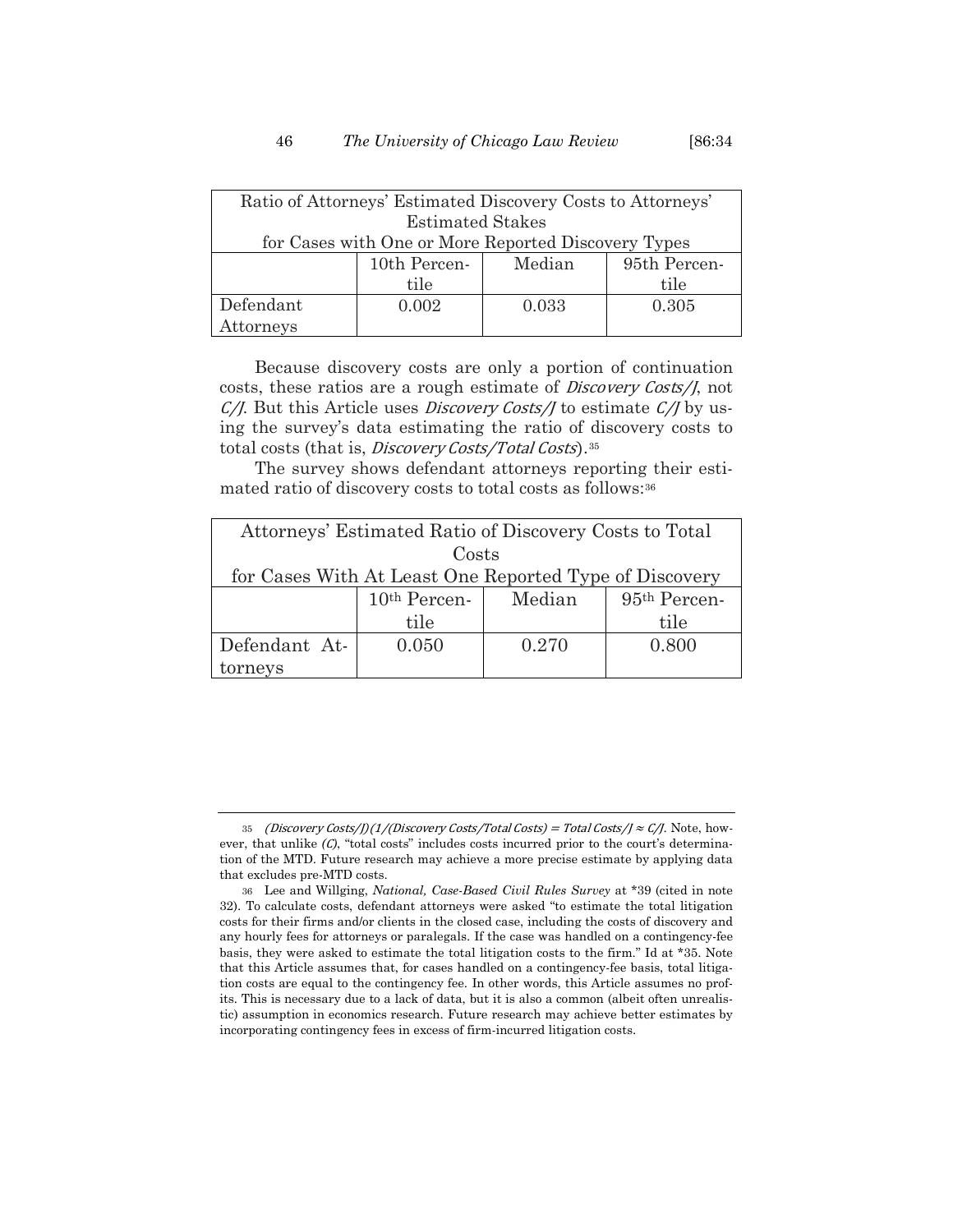These figures can be plugged into the following operation to estimate  $\mathcal{C}/\mathcal{F}$ 

$$
\left(\frac{Discovers \space Costss}{J}\right)\left(1 \;/\; \frac{Discovers \space Costss}{Total \; Costs}\right)=\frac{Total \; Costs}{J}\cong \frac{C}{J}
$$

The result is as follows:<sup>[37](#page-13-0)</sup>

| Estimated $\mathcal{C}/\mathcal{J}$ |                |        |                    |
|-------------------------------------|----------------|--------|--------------------|
|                                     | Lower<br>Bound | Middle | <b>Upper Bound</b> |
| Defendant<br>Attorneys              | 0.004          | 0.122  | 0.381              |

According to these figures, for the vast majority of cases *C/J* likely falls between 0.004 and 0.381, with an average of approximately 0.122. That means that, if we accept error minimization as the goal of the pleading regime, then empirical data suggests that the lower bound of "plausibility" should on average be no less than 0.122. Or, said differently, a court applying the PPEM model should on average dismiss claims in which the court perceives the likelihood that the defendant is truly responsible to be less than 12.2 percent.

Note that this does not indicate that the normative plausibility threshold is fixed. It is not. It varies with the particulars of each case. Rather, 0.122 represents the plausibility threshold's *average* lower bound.

Note also that, under the PPEM model, the average plausibility threshold is almost certainly higher than 0.122, but, because there does not appear to be any research that allows for an estimate of  $\phi_S(1 - \pi_S) + (1 - \phi_S)\pi_W$ , the best that can be done at current is to use research that bears on  $C/J$  to estimate a lower bound for the plausibility threshold.

<span id="page-13-0"></span><sup>37</sup> In applying data to the operation, this Article matched the 10<sup>th</sup> percentile *Discov*ery Costs/J figures with the 10<sup>th</sup> percentile *Discovery Costs*/J figures, the median figures with the median figures, and the  $95<sup>th</sup>$  percentile figures with the  $95<sup>th</sup>$  percentile figures. However, it is not clear that the 10<sup>th</sup>/median/95<sup>th</sup> percentile *Discovery Costs/J* ratio cases correlate with the 10<sup>th</sup>/median/95<sup>th</sup> percentile *Discovery Costs/Total Costs* ratio cases. Future research may yield improved estimates of C/J by better matching *Discovery Costs*/J figures with Discovery Costs/Total Costs figures.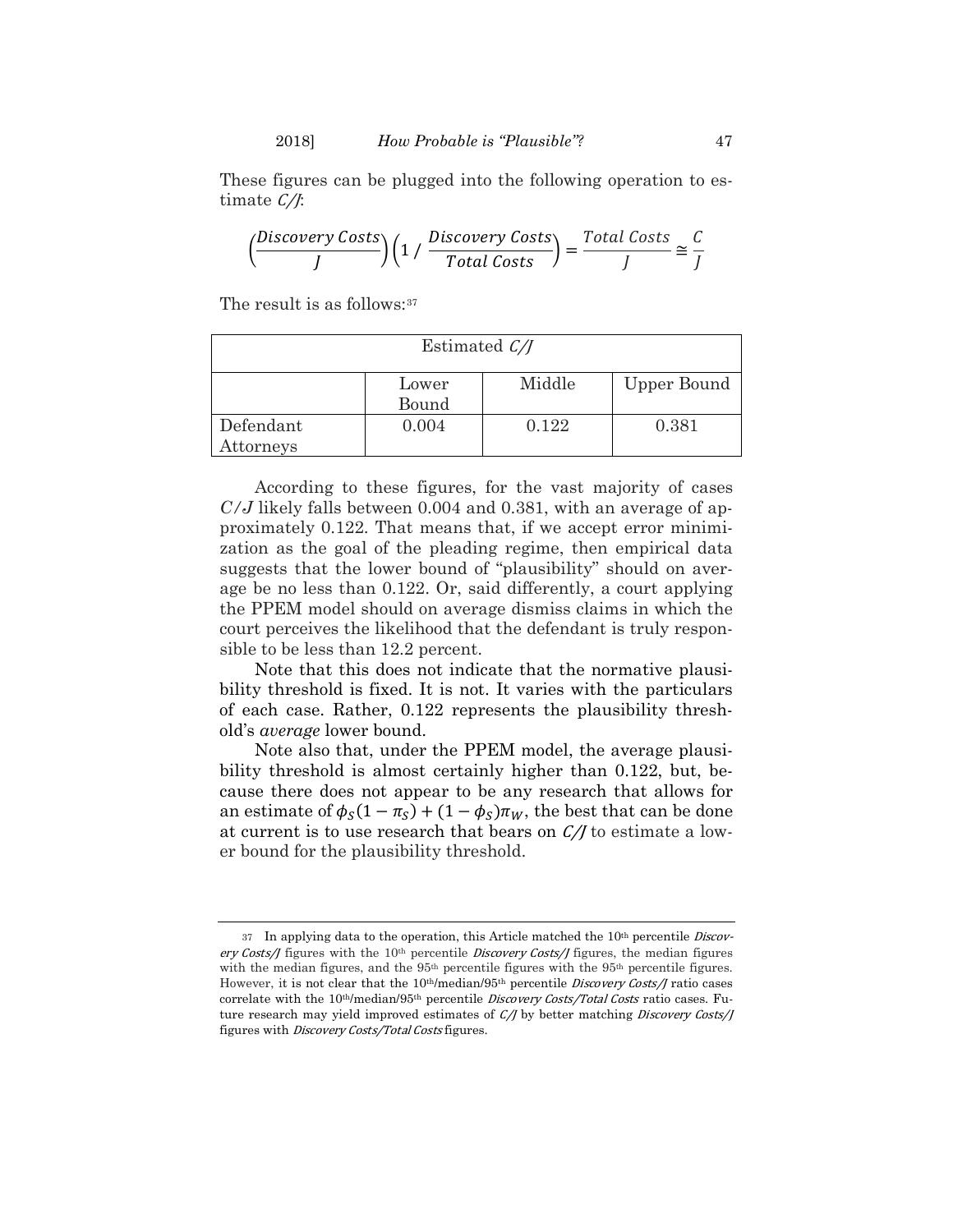#### <span id="page-14-1"></span>II. DISCUSSION—PLEADING PHASE

Although the plausibility threshold that *Twiqbal* ushered in is now approximately a decade old, its location and contours remain a mystery. There is little agreement between circuits (and, arguably, within circuits) regarding the specific variables that determine whether a pleading satisfies the plausibility threshold or how those variables interact.[38](#page-14-0) Nor does current scholarship offer clarity on the matter. In the face of this ambiguity, the PPEM model advances pleading theory by suggesting an optimal normative definition of the plausibility threshold and showing that use of such a model in concert with empirical analysis could help us get closer to answering the question: How probable is "plausible"?

As described above, the PPEM model defines plausibility as a function of variables that heretofore have not all been considered together in making the MTD decision—namely, estimated continuation costs for the defendant  $(C)$ , estimated value of the judgment that the defendant would be ordered to pay if held liable  $($ , and estimated probability of an erroneous result despite allowing the case to proceed beyond pleadings  $(\phi_s(1 - \pi_s) +$  $(1 - \phi_s)\pi_w$ ). By taking empirical data on some of those variables and plugging it into the PPEM model, this Article makes what I believe is the first ever formal probabilistic estimate of the plausibility threshold—or, perhaps more accurately, a formal probabilistic estimate of what the plausibility threshold's average lower bound *should* be if its goal is to minimize error. But, on top of a novel definition and estimate, the PPEM model yields some surprising suggestions that contradict premises previously taken for granted.

Consider the following: A plaintiffs' attorney initiates two federal class action suits against a single company. One suit is filed in Illinois and the other in Wisconsin. The law in both cases is identical, the pleadings are identical, and the MTDs are identical. The only difference is the size of the classes: the Wisconsin class has 100 claimants, and the Illinois class has 2000 claimants. The Wisconsin MTD is granted, but the Illinois MTD is

<span id="page-14-0"></span><sup>38</sup> Compare, for example, *Tamayo v Blagojevich*, 526 F3d 1074, 1083 (7th Cir 2008), with *Ridge at Red Hawk, LLC v Schneider*, 493 F3d 1174, 1177 (10th Cir 2007). See generally Nicholas Tymoczko, Note, *Between the Possible and the Probable: Defining the Plausibility Standard after* Bell Atlantic Corp. v. Twombly *and* Ashcroft v. Iqbal, 94 Minn L Rev 505 (2009) (describing various approaches courts and commentators have taken to define the *Twiqbal* plausibility standard).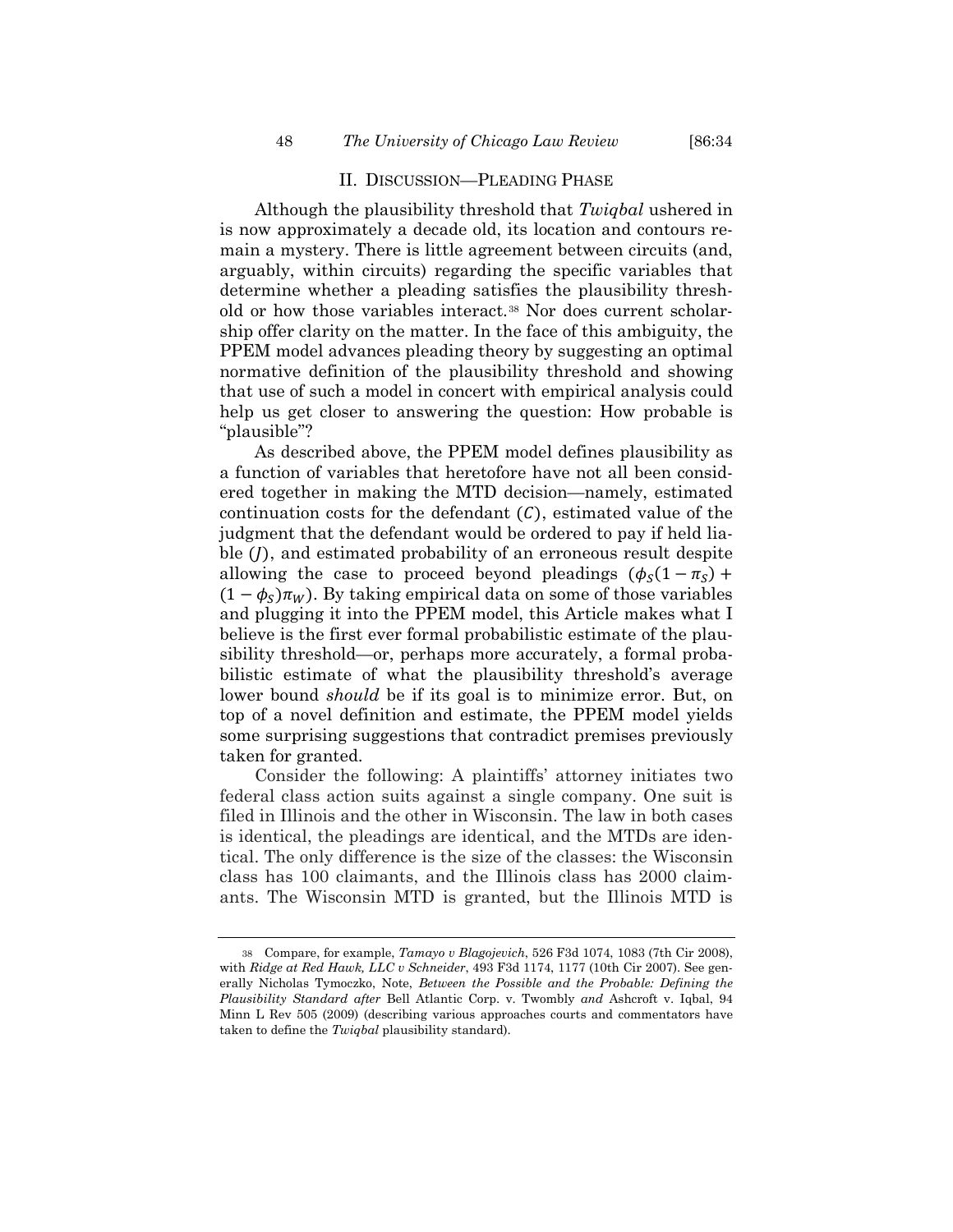denied. The plaintiff appeals the Wisconsin case and the defendant appeals the Illinois case. The Seventh Circuit receives both appeals, which have to be considered de novo. It is tempting to think that exactly one of the decisions was in error, but the PPEM model offers another option: that the size of the class and therefore the size of the judgment relative to the estimated cost of continuation—can be a dispositive factor. And therefore, even though cases that were identical on the merits were oppositely decided, both lower court decisions could be correct, or both could be incorrect. In other words, the fact that the Illinois judgment value is likely to be 20 times larger than the Wisconsin judgment value is potentially a dispositive distinction, leading to the proper dismissal of one claim and the proper continuation of its fraternal twin.

The PPEM model also rebuts the suggestion that the pleading threshold should be lowered in cases when defendants control the information that plaintiffs would use in their pleading if only they had access to said information.[39](#page-15-0) But the PPEM model ignores whether defendants control information, relying instead on the cost of producing it and the likelihood that it will reduce Type 1 and Type 2 error. To the extent control of information is relevant, it is only as a proxy for the way it impacts the defendant's estimated continuation costs and estimated probability of postpleading erroneous decisions. And when defendants control information (and all else is equal), their estimated cost of continuation is likely greater, which suggests that these types of cases should have *higher* thresholds, not lower.

Moreover, beyond pure theory, the PPEM model may be practically applied. The first and most obvious way it could be applied is by estimating case-specific values for  $\pi$ , C, J,  $\phi_s$ ,  $\pi_s$ , and  $\pi_W$  and plugging them into the PPEM model to see whether an MTD should be granted or denied. But estimating those values may be challenging or imprecise. A simpler alternative could be to use the PPEM model and lower bound estimate to rationalize granting an MTD in an average case in which the pleadings lead the judge to estimate that there is less than a 12.2 percent chance that the defendant is truly responsible. The naked probability alone would likely not be sufficient justification, but the judge could apply the same analysis that the PPEM model itself

<span id="page-15-0"></span><sup>39</sup> See Tymoczko, 94 Minn L Rev at 525 (cited in note [38\)](#page-14-1); Colleen McMahon, *The Law of Unintended Consequences: Shockwaves in the Lower Courts after* Bell Atlantic Corp. v. Twombly, 41 Suffolk U L Rev 851, 867 (2008).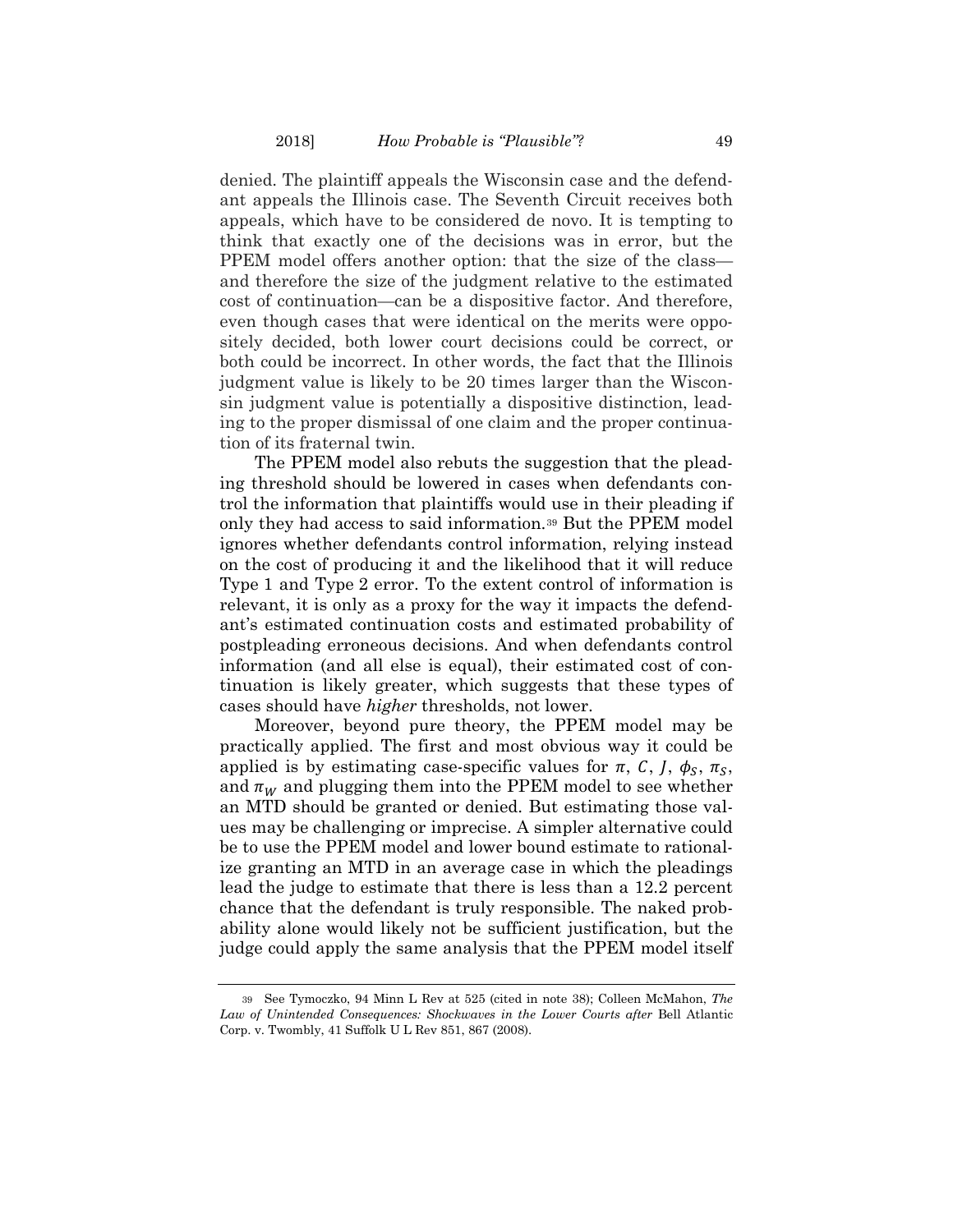uses to arrive at the conclusion that—because there is reason to believe that costs will amount to 12.2 percent of the potential judgment value—the pleadings did not state a claim that is plausible on its face.

Alternatively, the PPEM model could be used to justify dismissals or cost shifting in extreme cases in which the judge estimates that C exceeds *J* (and thus  $\tau_p$  necessarily exceeds  $\pi$ ). In those cases, even if there were a 100 percent chance that the defendant was responsible, continuation would create more error than would failing to remedy the original injury. In those instances, *good Samaritan* plaintiffs should move for summary judgment, undoubtedly winning a full remedy without triggering any continuation costs for the defendant. But *rational, profit maximizing* plaintiffs should use the specter of enormous continuation costs to extort a settlement from the defendant in an amount greater than  *(and recall, overpayment constitutes er*ror).[40](#page-16-0) Applying the PPEM model in those instances—either to justify dismissal, or, more palatably, to trigger cost shifting would prevent extortionate litigation.

Even without estimating any of its variables, the PPEM model could be used beneficially in court. Merely referencing the PPEM model in opinions may cast a shadow that incentivizes more efficient behavior from the litigants who operate beneath it. For example, a plaintiff appearing before a judge who considers only the specificity of pleadings when determining MTDs will have an incentive to plead with specificity but to simultaneously signal that there will be massive continuation costs for the defendant so as to extract as large a settlement as possible. But a plaintiff appearing before a judge who uses the PPEM model as a framework for MTD decisions will have an incentive to plead persuasively and to signal that continuation costs will be appropriate in relation to the estimated judgment value. And if the plaintiff is worried that estimated continuation costs appear disproportionate, they may stipulate to limited discovery (thereby reducing  $\frac{c}{l}$  in order to reduce the likelihood of dismissal. Or, even better, litigants may negotiate to avoid MTDs altogether,

<span id="page-16-0"></span><sup>40</sup> For example, if *J* were \$100, *C* were \$120, and  $\pi$  were 1.0, continuation would cost the defendant \$220. So a rational, profit maximizing plaintiff should offer to settle for \$219, and the rational, profit maximizing defendant should accept. That settlement would represent \$119 worth of error (because \$100 of that \$219 would be a true remedy). That exceeds the \$100 of error that would come in the form of defendant underpayment if the court simply dismissed the eminently legitimate claim (or, as Professor Levmore might say, if the court adopted a "no recovery rule").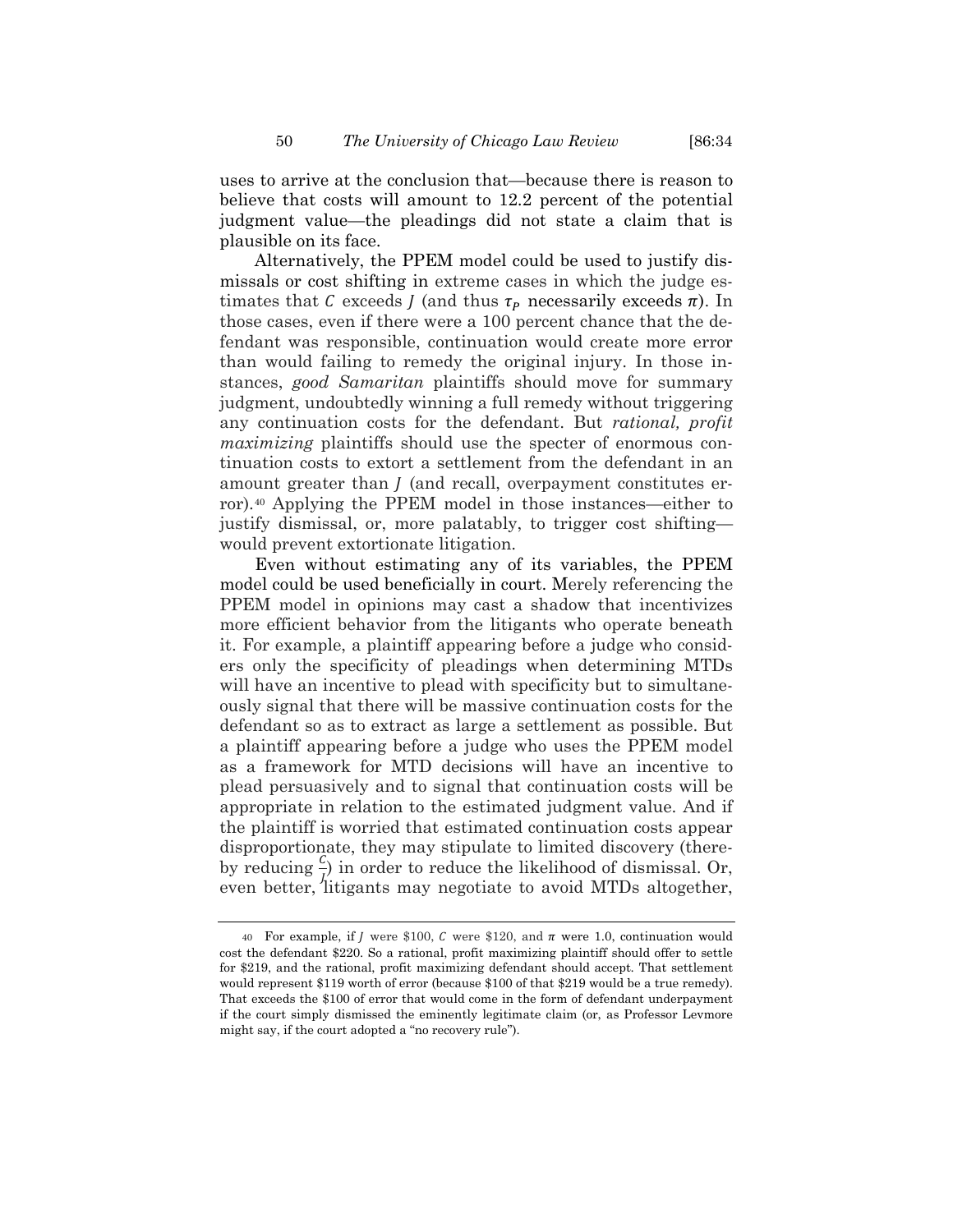which would reduce the burden on courts. For example, plaintiffs may commit to limit their discovery requests or to pay for portions of defendants' discovery in return for defendants' commitment to refrain from moving to dismiss. And in fact, the plaintiff's incentive to stipulate or negotiate would be greatest in the very cases that are currently most vulnerable to extortionate discovery.<sup>[41](#page-17-0)</sup>

Moreover, merely stating the PPEM factors that the court considers and the way those factors interact with one another should be sufficient to influence attorneys on either side to use the model to make their arguments. So judges need not divine values themselves because the attorneys will likely do it for them, and then judges would just have to decide which values are more accurate—a decision framework to which judges are well accustomed.

Finally, there is another benefit to applying an error minimization framework at the pleading phase: it could unify prediscovery, intradiscovery, and postdiscovery rules of decision. To show how, this Article models the discovery-phase errorminimizing (DPEM) model.

#### III. MODELING ERROR MINIMIZATION AT THE DISCOVERY PHASE

In order to minimize error at the discovery phase, the decision of whether or not to allow specifically requested discovery (for example, via a motion to compel or motion for a protective order) should weigh estimated continuation costs and expected value of erroneous judgments if the requested discovery is denied against estimated continuation costs and expected value of erroneous judgments if the requested discovery is allowed. When the expected error from denying the discovery is lower, the discovery should be denied, and when the expected error from allowing the discovery is lower, the discovery should be allowed. This Part models that decision.

#### A. Key Terms—Discovery Phase

<span id="page-17-0"></span><sup>41</sup> The cases that are most vulnerable to extortionate discovery are those with the highest values for C/J. Those cases are also the most likely to be dismissed under the PPEM model. And so plaintiffs who wish to avoid dismissal would have an incentive to reduce  $\mathcal{C}/\mathcal{D}$  by reducing C, which they could do by stipulating or negotiating limited discovery, or negotiating to pay for some of defendants' discovery costs.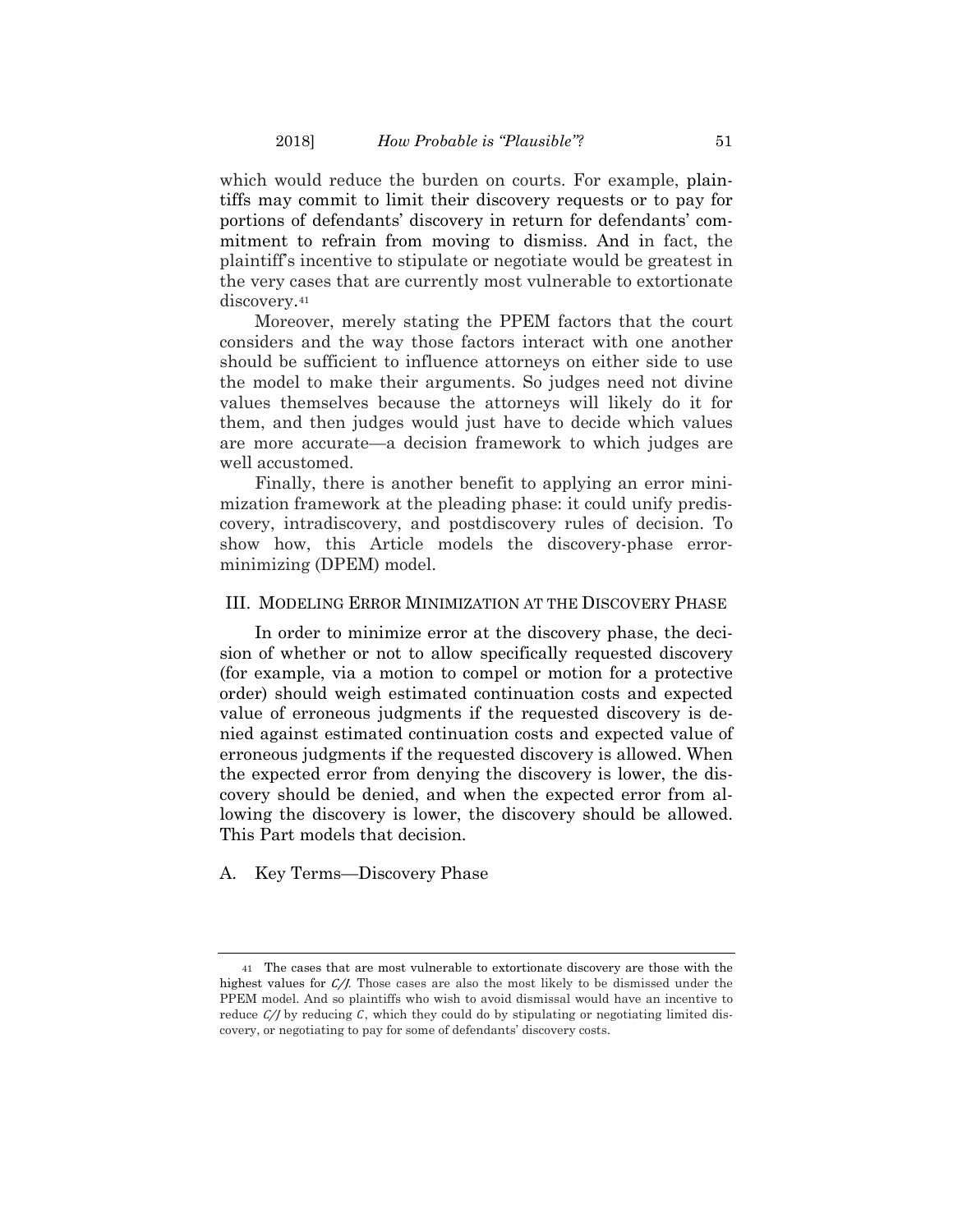$C_0$  = in the scenario when the discovery at issue is denied, the estimated continuation costs for the defendant

 $C_1$  = in the scenario when the discovery at issue is allowed, the estimated continuation costs for the defendant

 $J_0$  = in the scenario when the discovery at issue is denied, the estimated value of the judgment that the defendant would be ordered to pay if held liable

 $J_1$  = in the scenario when the discovery at issue is allowed, the estimated value of the judgment that the defendant would be ordered to pay if held liable

 $\pi_{S_0}$  = in the scenario when the discovery at issue is denied and the defendant is found liable, the estimated probability that the defendant is in fact truly responsible (the "non-discovery posterior strong case")

 $\pi_{S_1}$  = in the scenario when the discovery at issue is allowed and the defendant is found liable, the estimated probability that the defendant is in fact truly responsible (the "with-discovery posterior strong case")

 $\pi_{W_0}$  = in the scenario when the discovery at issue is denied and the defendant is *not* found liable, the estimated probability that the defendant is in fact truly responsible (the "non-discovery posterior weak case")

 $\pi_{W_1}$  = in the scenario when the discovery at issue is allowed and the defendant is *not* found liable, the estimated probability that the defendant is in fact truly responsible (the "with-discovery posterior weak case")

 $\phi_{S_0}$  = in the scenario when the discovery at issue is denied, the probability that the defendant will be held liable

 $\phi_{S_1}$  = in the scenario when the discovery at issue is allowed, the probability that the defendant will be held liable

 $\mu$  = the change in expected error from allowing the discovery at issue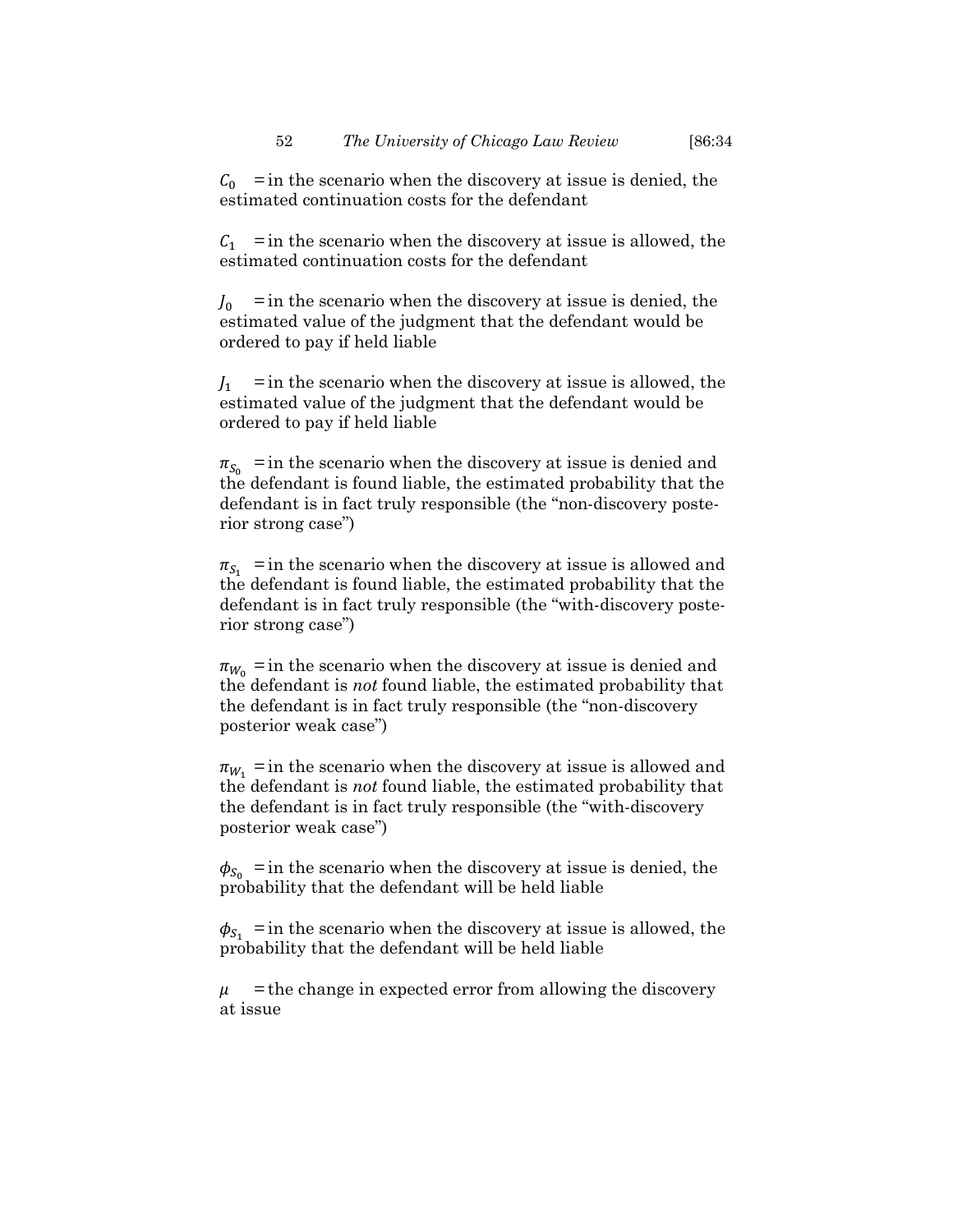B. Assumptions—Discovery Phase

The DPEM model makes several assumptions. They are as follows:

Assumption 1:

Either the defendant is truly responsible or nobody is.

Assumption 2:

Discovery will yield either a strong case (a case that satisfies the preponderance of the evidence threshold and results in liability) or a weak case (a case that does not satisfy the preponderance of the evidence threshold and does not result in liability).

Assumption 3:

$$
\begin{array}{l} \pi_{S_0} > 0.5\\ \pi_{S_1} > 0.5 \end{array}
$$

In other words, for the posterior strong cases, the preponderance of the evidence threshold will always be satisfied.

Assumption 4:

$$
\pi_{W_0} \leq 0.5
$$
  

$$
\pi_{W_1} \leq 0.5
$$

In other words, for the posterior weak cases, the preponderance of the evidence threshold will never be satisfied.

# Assumption 5:

Each dollar erroneously paid due to a false liability verdict/judgment contributes to error at the same rate as each dollar erroneously not paid due to a false no-liability verdict/judgment.

Assumption 6: Continuation costs cannot reduce error.

# C. Theory—Discovery Phase

To determine the DPEM model, this Article takes the expected error of denying additional discovery and sets it on the opposite side of an inequality from the expected error of allowing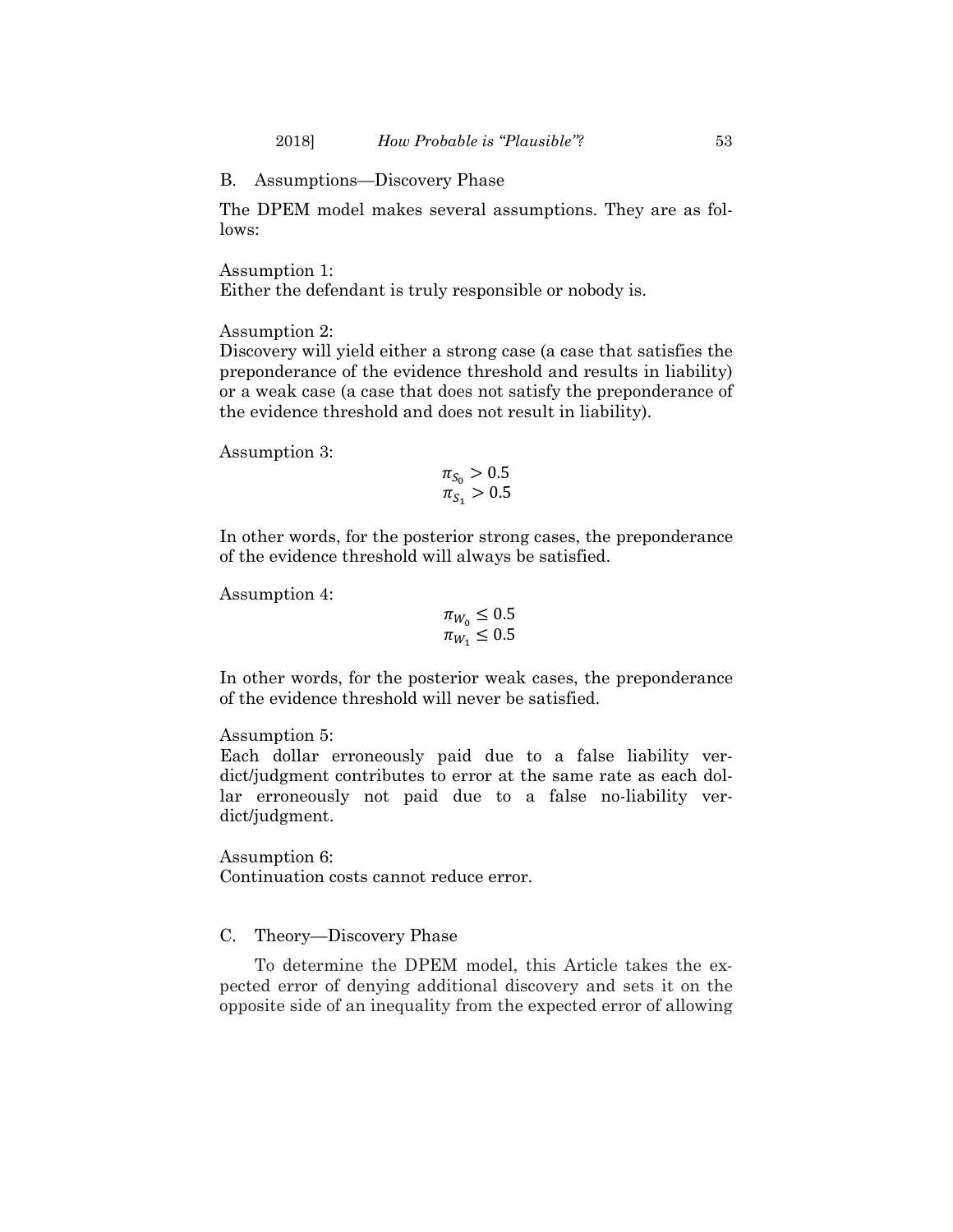additional discovery. The expected error of denying additional discovery appears as follows:

$$
C_0 + (\phi_{S_0})(1 - \pi_{S_0})(J_0) + (1 - \phi_{S_0})(\pi_{W_0})(J_0).
$$

It is—in the scenario when the discovery at issue is denied—estimated continuation costs for the defendant  $(C_0)$ , plus the estimated probability of finding liability  $(\phi_{s_0})$  times the estimated probability of doing so incorrectly  $(1 - \pi_{s_0})$  times the estimated value of the judgment  $(J_0)$ , plus the estimated probability of not finding liability  $(1 - \phi_{s_0})$  times the estimated probability of doing so incorrectly  $(\pi_{w_0})$  times the estimated value of the judgment  $(J_0)$ . In other words, it is the expected value of continuation costs and of landing on an incorrect result after having denied additional discovery.

The expected error of allowing additional marginal discovery is calculated the same way, except in the scenario when the discovery at issue is allowed:

$$
C_1 + (\phi_{S_1})(1 - \pi_{S_1})(J_1) + (1 - \phi_{S_1})(\pi_{W_1})(J_1).
$$

It is the expected value of continuation costs and of landing on an incorrect result even though the additional discovery was allowed.

Pitting the two expressions against one another yields an error minimizing model for discovery-phase motions: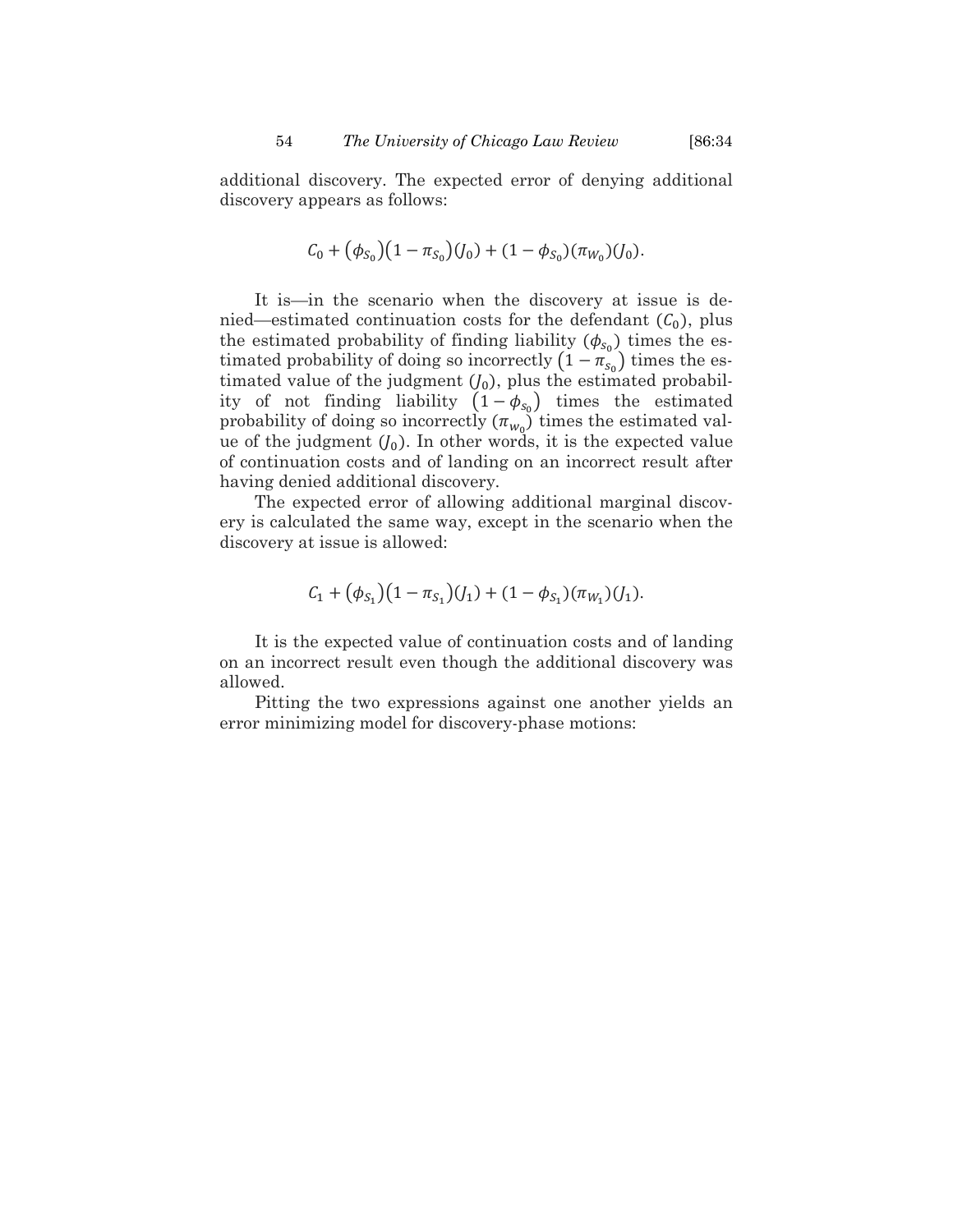$$
C_0 + (\phi_{S_0})(1 - \pi_{S_0})(J_0) + (1 - \phi_{S_0})(\pi_{W_0})(J_0)
$$
  
\n
$$
\leq
$$
  
\n
$$
C_1 + (\phi_{S_1})(1 - \pi_{S_1})(J_1) + (1 - \phi_{S_1})(\pi_{W_1})(J_1)
$$

When the left side is smaller, the expected error of denying additional discovery is smaller, and therefore additional discovery should be denied or the requesting party should pay for it.[42](#page-21-0) When the right side is smaller, the expected error of granting additional discovery is smaller, and therefore additional discovery should be granted.

The model can also be expressed more elegantly by subtracting the left side from the right, which equals the change in expected error from allowing the discovery at issue, or  $\mu$ .<sup>[43](#page-21-1)</sup> The resulting inequality is as follows:

# $0 \leq \mu$

When  $\mu$  is negative, the decrease in expected error from getting an incorrect result after allowing the additional discovery outweighs the increase in expected error from the cost of that additional discovery, and therefore the additional discovery is cost justified and should be allowed. When  $\mu$  is positive, the increase in expected error from the cost of the additional discovery eclipses the decrease in expected error from getting an incorrect result after allowing the additional discovery, and therefore the additional discovery is not cost justified and should be denied, or the requesting party should pay for it.<sup>[44](#page-21-2)</sup>

<span id="page-21-0"></span><sup>42</sup> The court ordered such a cost-shift in *Boeynaems v LA Fitness International, LLC*, 285 FRD 331, 341–42 (ED Pa 2012).

 $43 \left( \zeta_1 + (\phi_{S_1})(1 - \pi_{S_1})(J_1) + (1 - \phi_{S_1})(\pi_{W_1})(J_1) \right) - (\zeta_0 + (\phi_{S_0})(1 - \pi_{S_0})(J_0) +$ 

 $(1 - \phi_{S_0})(\pi_{W_0})(J_0)) = \mu$ 

<span id="page-21-2"></span><span id="page-21-1"></span><sup>44</sup> Consider how this model could apply in a case like the one in *Moore v Publicis Groupe*, 287 FRD 182 (SDNY 2012). In *Moore*, the litigants agreed to computer-assisted review to score and rank the responsiveness of many thousands of potentially responsive documents. Id at 189. Defendants then proposed that they produce only the top 40,000 most responsive documents (as ranked by the computer and at an estimated cost to the defendant of \$5 per document). Id at 185. The plaintiffs objected to that arbitrary stoppoint and the court agreed, ruling that there needed to be additional analysis before further production could be halted. Id. The court outlined lessons for the future to take away from the its decision: first, that courts should look for the point at which "there is a clear drop off from highly relevant to marginally relevant to not likely to be relevant documents" to determine when to stop discovery; and second, courts should stage "discovery by starting with the most likely to be relevant sources." Id at 192. This sort of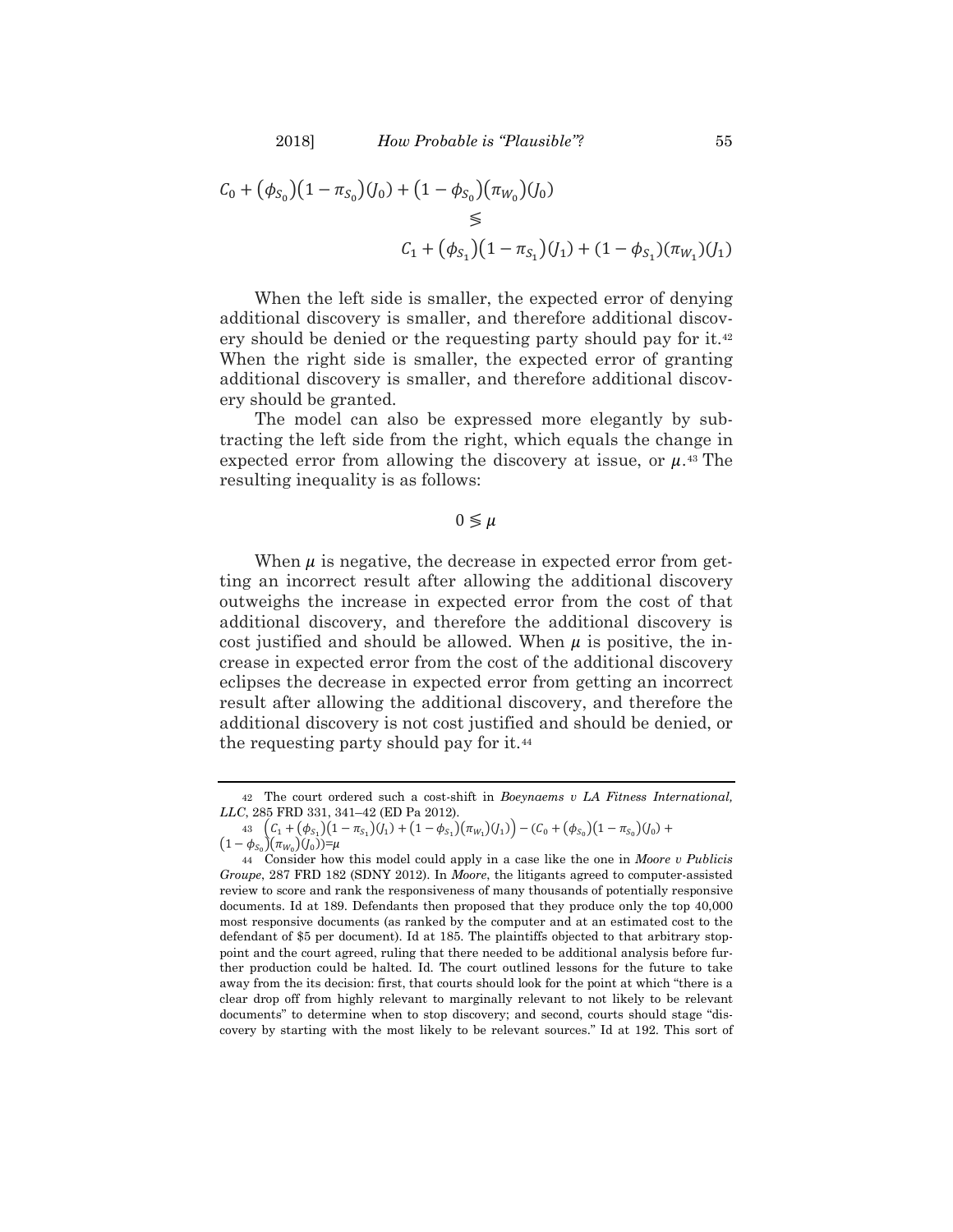By way of example, if a judge estimates that, if the discovery at issue is denied, continuation costs will amount to \$30,000; that the probability of finding the defendant liable is 20 percent; that, if the defendant is found liable, the probability that they will be truly responsible is 60 percent; that, if the defendant is not found liable, the probability that they will be truly responsible is 10 percent; and that the estimated judgment value will equal \$1,300,000; then the expected error of denying the discovery at issue will amount to \$238,000.

$$
C_0 + (\phi_{S_0})(1 - \pi_{S_0})(J_0) + (1 - \phi_{S_0})(\pi_{W_0})(J_0)
$$
  
=  
30,000 + 0.2(1 - 0.6)(1,300,000) + (1 - 0.2)(0.1)(1,300,000)  
=  
238,000

If the judge then estimates that, if the discovery at issue is allowed, continuation costs will amount to \$150,000; that the probability of finding the defendant liable will be 20 percent; that, if the defendant is found liable, the probability that they will be truly responsible is 90 percent; that, if the defendant is not found liable, the probability that they will be truly responsible will be 10 percent; and that the estimated judgment value will equal \$1,300,000; then the expected error of denying the discovery at issue will amount to \$280,000.

analysis is similar to the marginal analysis that the DPEM model is designed for. Framed properly, it can minimize error by finding the point at which producing the  $n +$  $1<sup>th</sup>$  document is no longer justified because the probative benefit is outweighed by the impact on discovery costs and likelihood of producing erroneous judgments. That point can be found by finding the point at which  $\mu = 0$ . The court did not advocate for a one-byone review in this case, instead establishing forty thousand documents as the point at which the plaintiff may have to start paying for the cost of additional discovery. Id at 202. However, without saying so explicitly, the court may have determined that forty thousand documents was the point at which  $\mu = 0$ , and even if the court did not make such a determination, the court in this case laid out a framework that would facilitate the use of DPEM in the future.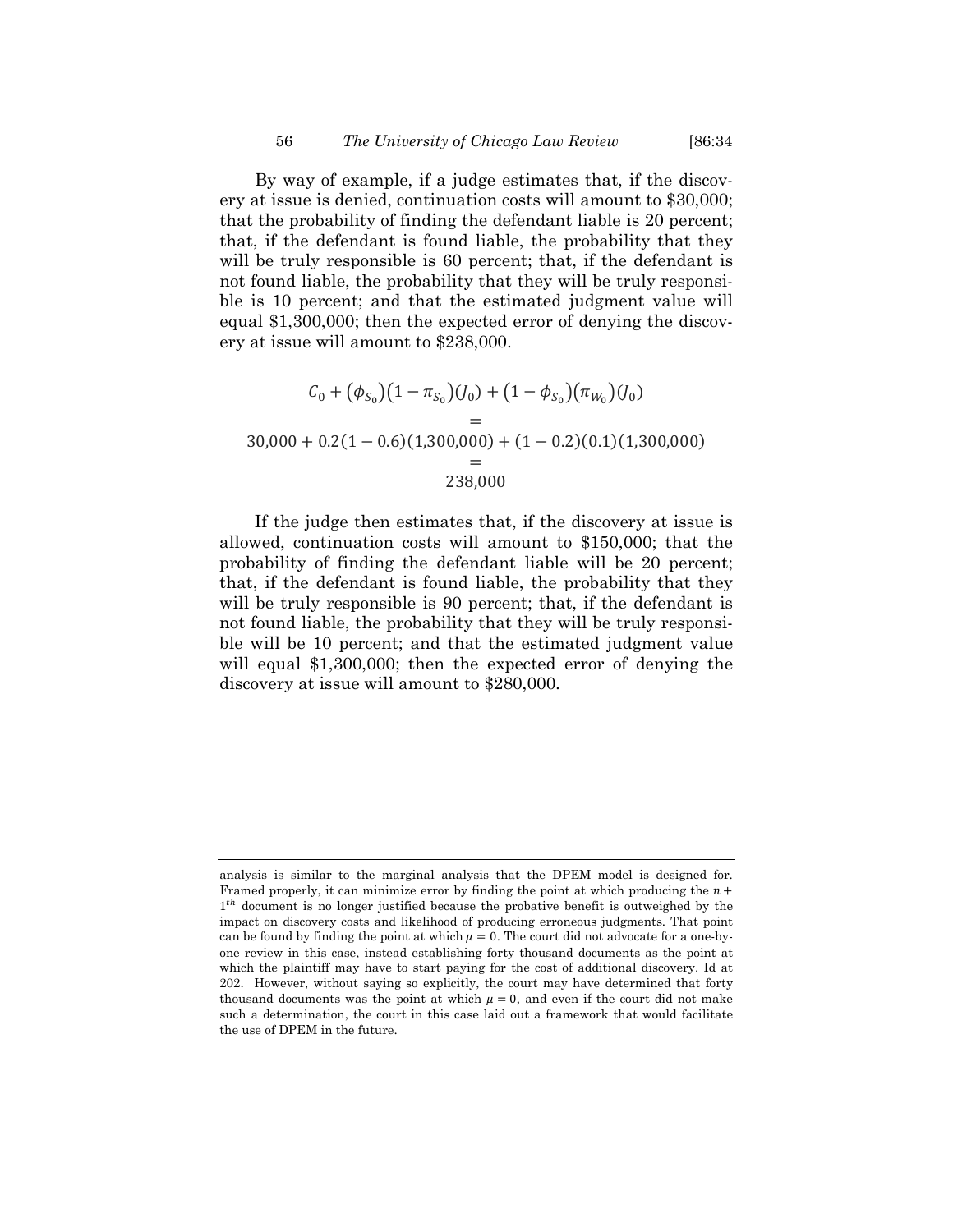$$
C_1 + (\phi_{S_1})(1 - \pi_{S_1})(J_1) + (1 - \phi_{S_1})(\pi_{W_1})(J_1)
$$
  
=  
150,000 + 0.2(1 - 0.9)(1,300,000) + (1 - 0.2)(0.1)(1,300,000)  
=  
280,000

Allowing the discovery at issue would yield a greater expected error than denying it, and the discovery should therefore *not* be allowed. Or, said differently:

$$
238,000 - 280,000 = -42,000 = \mu
$$
  

$$
\therefore
$$
  

$$
0 > \mu
$$
  

$$
\therefore
$$

the discovery at issue should *not* be allowed

If, however, the judge makes the exact same estimates except that this time continuation costs would be only \$70,000 if the discovery at issue is allowed, then the expected error of allowing the discovery at issue would amount to \$200,000.

$$
C_1 + (\phi_{S_1})(1 - \pi_{S_1})(J_1) + (1 - \phi_{S_1})(\pi_{W_1})(J_1)
$$
  
=  
70,000 + 0.2(1 - 0.9)(1,300,000) + (1 - 0.2)(0.1)(1,300,000)  
=  
200,000

In this case, allowing the discovery at issue would yield a *lesser* expected error than denying it, and the discovery should therefore be allowed. Or, said differently:

$$
238,000 - 200,000 = 38,000 = \mu
$$
  
 
$$
\therefore
$$
  
 
$$
0 < \mu
$$
  
 
$$
\therefore
$$

the discovery at issue should be allowed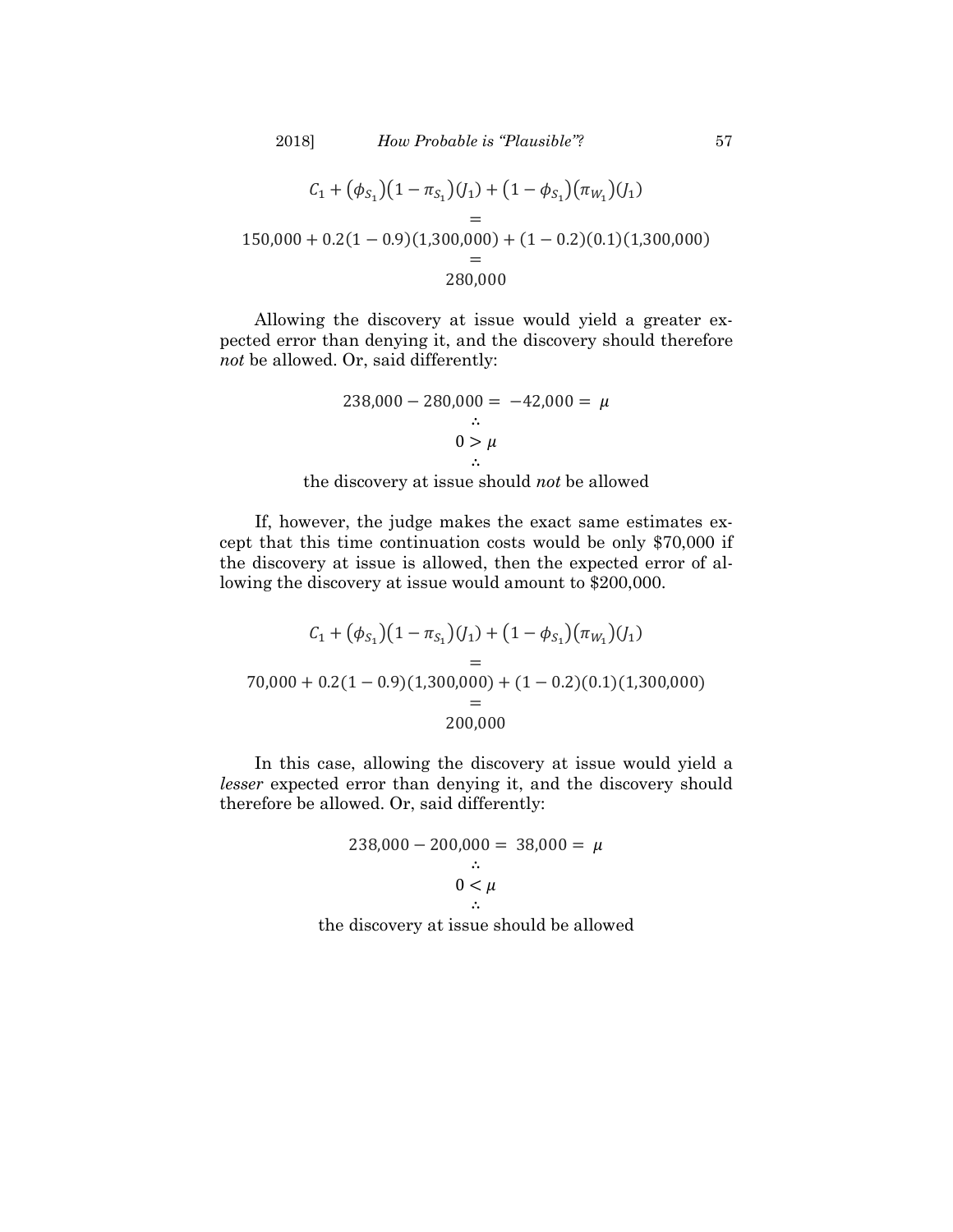# IV. DISCUSSION—UNIFYING RULES OF DECISION ACROSS ALL PHASES

One would think that courts would approach MTD decisions in a way that is similar to the way they approach intradiscovery decisions (such as when to allow, or shift the cost of, certain discovery). After all, both decisions are (or should be) concerned with weighing continuation costs against the probative benefit of evidence. And yet pleading-phase MTDs and discovery-phase motions use different decision-making criteria. But explicitly applying an error minimizing approach to discovery-phase decisions the way this Article applied it to the pleading-phase MTD decision can unify the two as well as unify both with the error minimizing theory behind the preponderance of the evidence threshold.

Under a unified approach, the court would apply the PPEM model at the pleading phase to estimate whether proceeding with the case as a whole would minimize error; in the discovery phase, the court would apply the DPEM model to estimate whether allowing specifically requested discovery would minimize error; and at verdict/judgment, the court would apply the preponderance of the evidence threshold (which, as mentioned above, Professor Kaye showed was an error minimizing rule of decision).[45](#page-24-0) Error minimizing approaches can be successfully applied in all three settings, and doing so would unify the decisionmaking criteria for prediscovery, intradiscovery, and postdiscovery decisions, thereby mending the peculiar disconnect between the doctrines governing pleading, discovery, and verdict/judgment.

Unifying the doctrines governing pleading and discovery is appealing from a theoretic standpoint, but it also has the potential to yield practical benefits. Consider instances when, in arguing for an MTD, defendants play up their expectation that discovery costs will be extortionately large; but then when the time comes to determine the scope of discovery, those same defendants flip-flop and argue for a scope that is far smaller than the terrifying one they argued would be inevitable at the pleading phase. In both phases, the defendant has an incentive to posit a discovery scope that diverges from what an honest assessment

<span id="page-24-0"></span><sup>45</sup> See text accompanying note [21.](#page-5-3)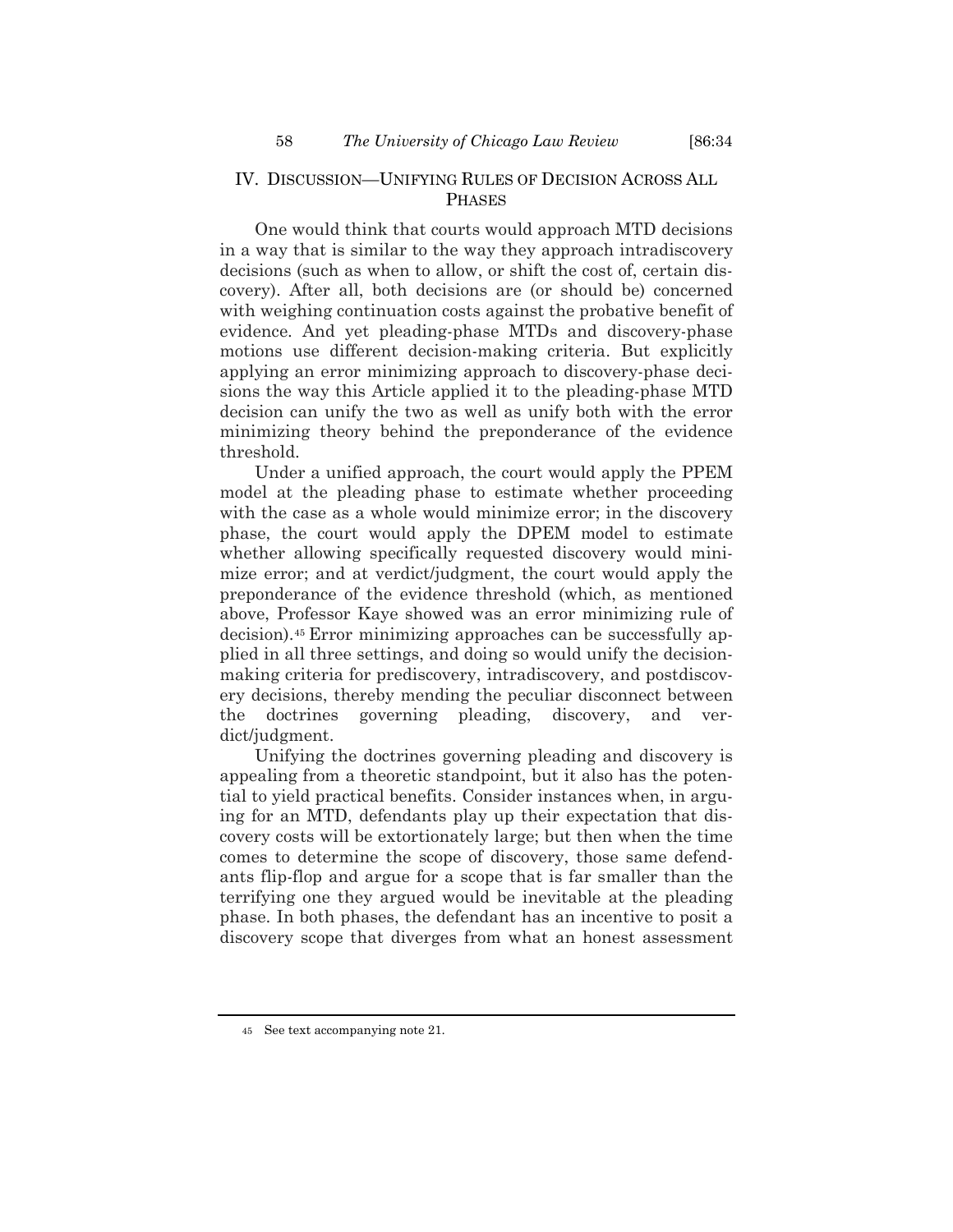would suggest is appropriate.<sup>[46](#page-25-0)</sup> Unifying the doctrines by adopting the PPEM and DPEM models would highlight the absurdity of defendants' flip-flopping and may incentivize them to posit more honest assessments, lest they risk losing credibility.

Alternatively, one could imagine a policy innovation whereby pleading-phase arguments that hinge on a specific scope of discovery presumptively lock the litigant into that posited scope at the discovery phase. So the defendant who in their MTD argues that dismissal is justified because the scope of discovery will be vast if the case continues would in effect waive the discovery-phase argument that vast discovery would be unjustified. The defendant might therefore have an incentive to posit an honest scope of discovery at the pleading phase.<sup>[47](#page-25-1)</sup> That could be particularly helpful to courts, since the defendant is oftentimes in the best position to determine ex ante what the universe of responsive information actually looks like. In fact, it may even be helpful in cases like those discussed in Part II, above, in which courts have to determine MTDs based on pleadings that are relatively threadbare because defendants have exclusive control of critically responsive information. In those instances, although defendants would have exclusive control of responsive information, they may also have an incentive to provide an honest assessment of the scope of that information, which could help courts make MTD decisions from a more informationally advantaged position.

Finally, it is worth noting that the DPEM model looks strikingly similar to the recently revised FRCP 26(b)(1). The revision to Rule 26(b)(1) explicitly added concerns regarding the interplay of discovery costs, stakes, and merits, explaining that

<span id="page-25-0"></span><sup>46</sup> Plaintiffs face similar incentives but pointed in the opposite direction. So they may play down the potential scope of discovery in order to survive MTDs, but then after the MTD is denied go on to argue for expansive discovery.

<span id="page-25-1"></span><sup>47</sup> Professor Levmore has suggested a similar tack for revealing honest selfassessments of idiosyncratic property value. Levmore suggests that property owners could announce the value of their own property and that their announced value would be used to determine property tax assessments. Of course, considering that phase alone, owners would have an incentive to value their property at \$0. But Levmore goes on to suggest that government or private parties could acquire the property at that announced price. So too low of a price ensures a low tax bill but also risks losing the property at a deficient price. Too high of a price could yield a surplus upon sale (or deter sale), but it spurs a high tax bill in the meantime. Owners, therefore, have an incentive to posit an honest assessment of the property's idiosyncratic value. See Saul Levmore, *Self-Assessed Valuation Systems for Tort and Other Law*, 68 Va L Rev 771, 778–779, 784–90 (1982).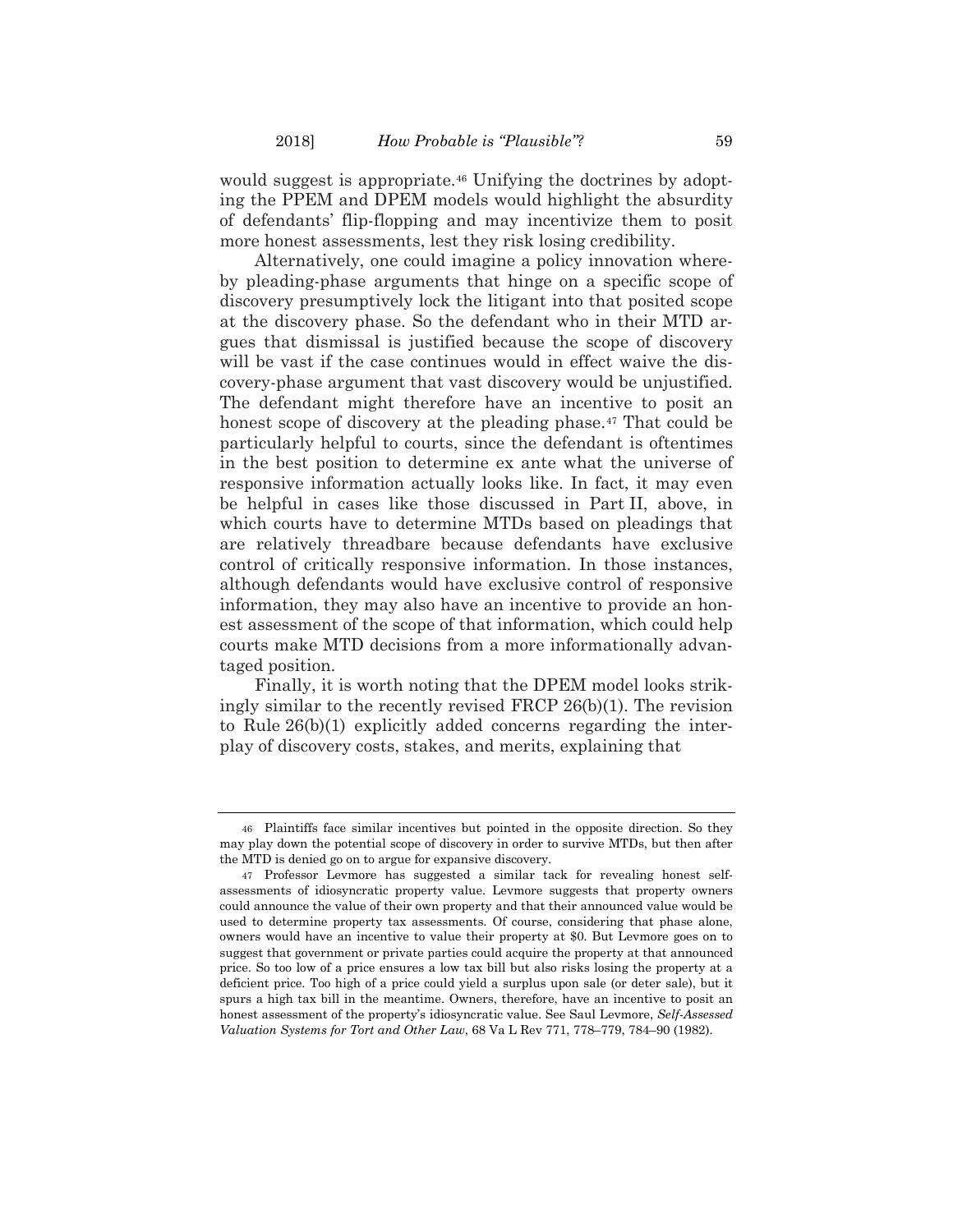[p]arties may obtain discovery regarding any nonprivileged matter that is relevant to any party's claim or defense *and proportional to the needs of the case*, considering the importance of the issues at stake in the action, *the amount in controversy, the parties' relative access to relevant information*, the parties' resources, *the importance of the discovery in resolving the issues, and whether the burden or expense of the proposed discovery outweighs its likely benefit*.[48](#page-26-0)

And, interestingly, some courts have interpreted the revised Rule 26(b)(1) as calling for a sliding scale analysis that appears to operate similarly to how the DPEM model would work. For example, in *Westfield Insurance Co v Icon Legacy Custom Modular Homes*,[49](#page-26-1) the Middle District of Pennsylvania wrote the following:

[A]pplying the proportionality mandate of amended Rule  $26(b)(1)$ ... the Rule contemplates a sliding scale analysis: demonstrably relevant material should be discoverable in the greatest quantities and for the most varied purposes; however, less relevant material should be incrementally less discoverable—and for more limited purposes, as the relevancy diminishes. This approach prevents district courts from imposing an inordinate and expensive burden only to obtain discovery materials that are likely to be marginally relevant at most.[50](#page-26-2)

The similarity between the DPEM model and the revised FRCP 26(b)(1) suggests that error minimization may already be the dominant guiding principle for discovery-phase rules of decision. To the extent that is true, it makes for an even more compelling reason to adopt the PPEM model and unify pleading, discovery, and verdict/judgment phase rules of decision.

<span id="page-26-0"></span><sup>48</sup> FRCP 26(b)(1) (emphasis added).

<span id="page-26-1"></span><sup>49</sup> 321 FRD 107 (MD Pa 2017).

<span id="page-26-2"></span><sup>50</sup> Id at 118 (quotation marks and citations omitted).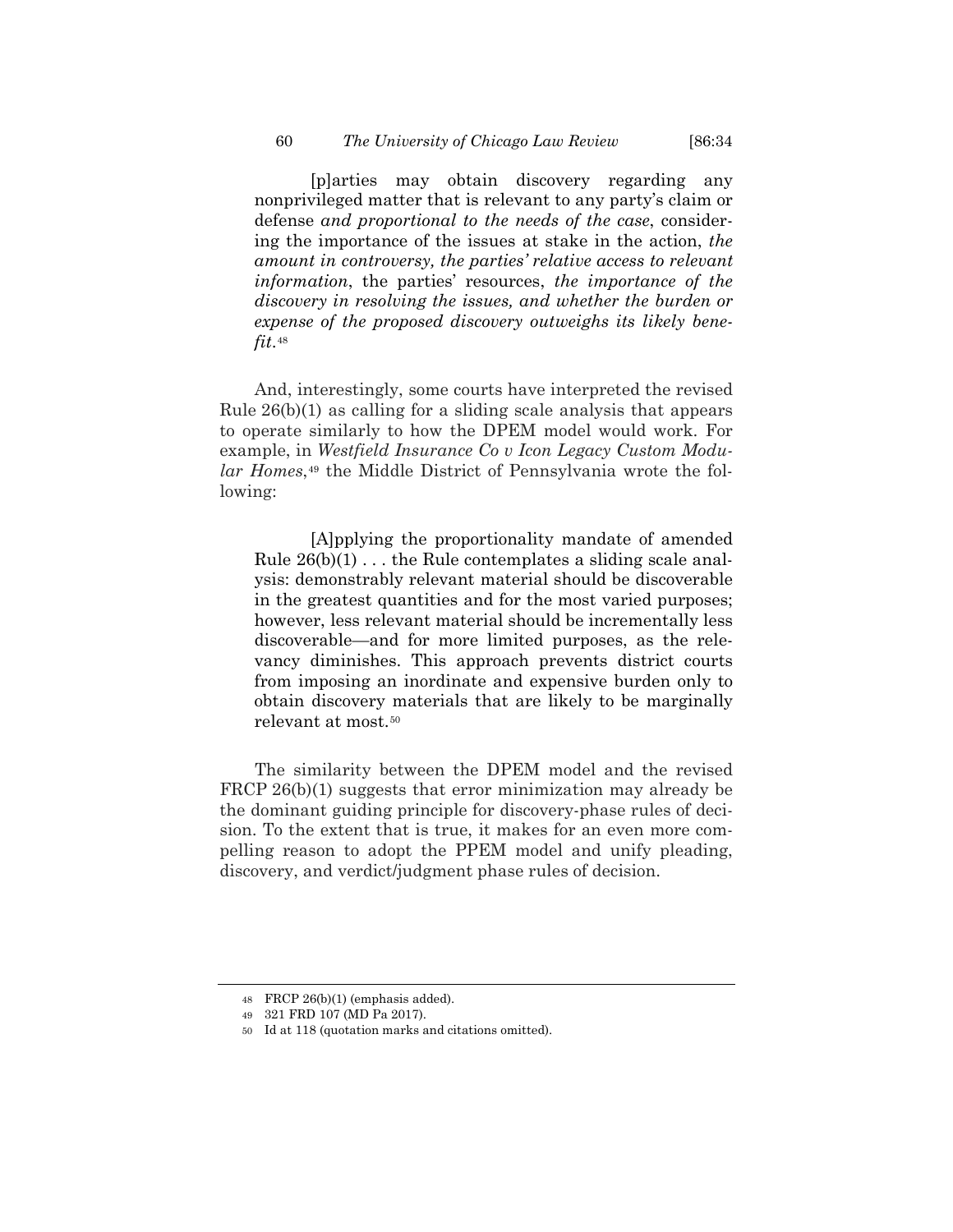#### **CONCLUSION**

This Article set out to answer a question whose brevity belies its complexity: How probable is "plausible"? Despite being one of the most commonly touched concepts in all of federal civil practice, "plausibility" remains poorly defined. This Article has attempted to remedy that by starting from a normative standpoint (that is, error minimization), then taking a step forward by formally defining the optimal pleading threshold within that context (that is, defining the PPEM model), and then stepping forward once more by using empirical data in parallel with the PPEM model to make an actual numerical estimate that provides a sense of the normative plausibility threshold's location (on average,  $\geq 12.2$  percent). And in the process, this Article made some surprising revelations, including that it may not make sense to conceptually segregate "the merits" of pleadings from things like class size and asymmetric control of responsive information, and that there are instances in which even extremely persuasive pleadings should be dismissed.

Applying an error minimization framework at the pleading phase drew into high relief the strange reality that some courts seem to use different theories and approaches to address similar decisions at various case phases. This Article attempted to remedy that peculiar divergence by constructing the DPEM model, which could be used in concert with the PPEM model and preponderance rule to unify the rules of decision at the pleading, discovery, and verdict/judgment phases. Further, this Article showed how the unified theory could be used to manifest real world benefits, such as by incentivizing litigants to present at the pleading phase more honest assessments of their expected scope and cost of discovery.

Ultimately, unlike the preponderance of the evidence threshold, "plausibility" cannot be boiled down to a single number. But it nevertheless represents substantial progress to present a formal normative definition of "plausibility," to unify the theories of rules of decision, and to make the empirically-based estimation that the plausibility threshold should on average be no less than 12.2 percent.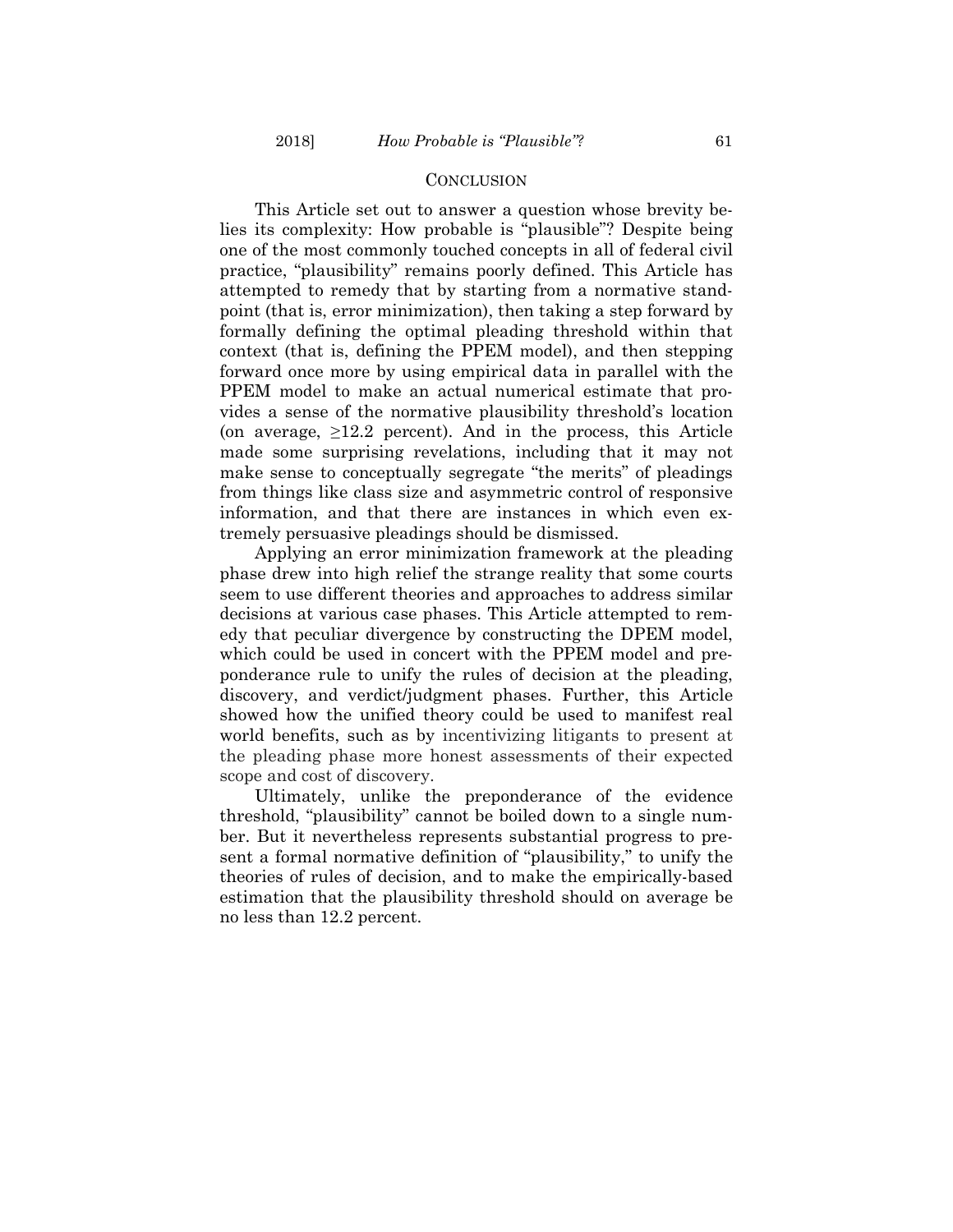# **APPENDIX**

# A. ILLUSTRATION OF THE MOTION TO DISMISS DECISION AND ITS ASSOCIATED EXPECTED ERROR

| Pleading<br>phase        | Postpleading<br>phase                                              | Verdict/Judgment<br>phase                                                                                                                                                                                                                                 | Defendant is truly responsible<br>(probability = $\pi_S$ OR $\pi_W)$                                                                                                                                                                               | Defendant is truly not responsible<br>(probability = $1 - \pi_S$ OR $1 - \pi_W$ )                                                                                                                          |
|--------------------------|--------------------------------------------------------------------|-----------------------------------------------------------------------------------------------------------------------------------------------------------------------------------------------------------------------------------------------------------|----------------------------------------------------------------------------------------------------------------------------------------------------------------------------------------------------------------------------------------------------|------------------------------------------------------------------------------------------------------------------------------------------------------------------------------------------------------------|
| Deny MTD                 | Expected<br>error<br>$\equiv$<br>Expected<br>continuation<br>costs | Find liable<br>(probability = $\phi_S$ )                                                                                                                                                                                                                  | <b>TRUE POSITIVE</b><br>Expected error<br>$\overline{0}$                                                                                                                                                                                           | <b>FALSE POSITIVE</b><br>Expected error<br>(probability that defendant will be found liable)<br>(probability that defendant is truly not responsi-<br>ble)<br>(expected award)<br>$(\phi_S)(1 - \pi_S)(J)$ |
| $\equiv$<br>$\mathcal C$ | Do not find liable<br>$(probability = 1 -$<br>$\phi_{S}$ )         | <b>FALSE NEGATIVE</b><br><b>Expected error</b><br>(probability that defendant will be found not lia-<br>ble)<br>(probability that defendant is truly responsible)<br>(expected award if the defendant had been found<br>liable)<br>$(1-\phi_s)(\pi_W)(J)$ | <b>TRUE NEGATIVE</b><br><b>Expected error</b><br>$\equiv$<br>$\overline{0}$                                                                                                                                                                        |                                                                                                                                                                                                            |
| Grant<br><b>MTD</b>      |                                                                    |                                                                                                                                                                                                                                                           | Defendant is truly responsible<br>(probability = $\pi$ )<br><b>FALSE NEGATIVE</b><br><b>Expected error</b><br>(probability that defendant is truly responsible)<br>(expected award if the defendant had been found<br>liable)<br>$=$<br>$(\pi)(J)$ | Defendant is truly not responsible<br>(probability = $1 - \pi$ )<br><b>TRUE NEGATIVE</b><br><b>Expected error</b><br>$=$<br>$\overline{0}$                                                                 |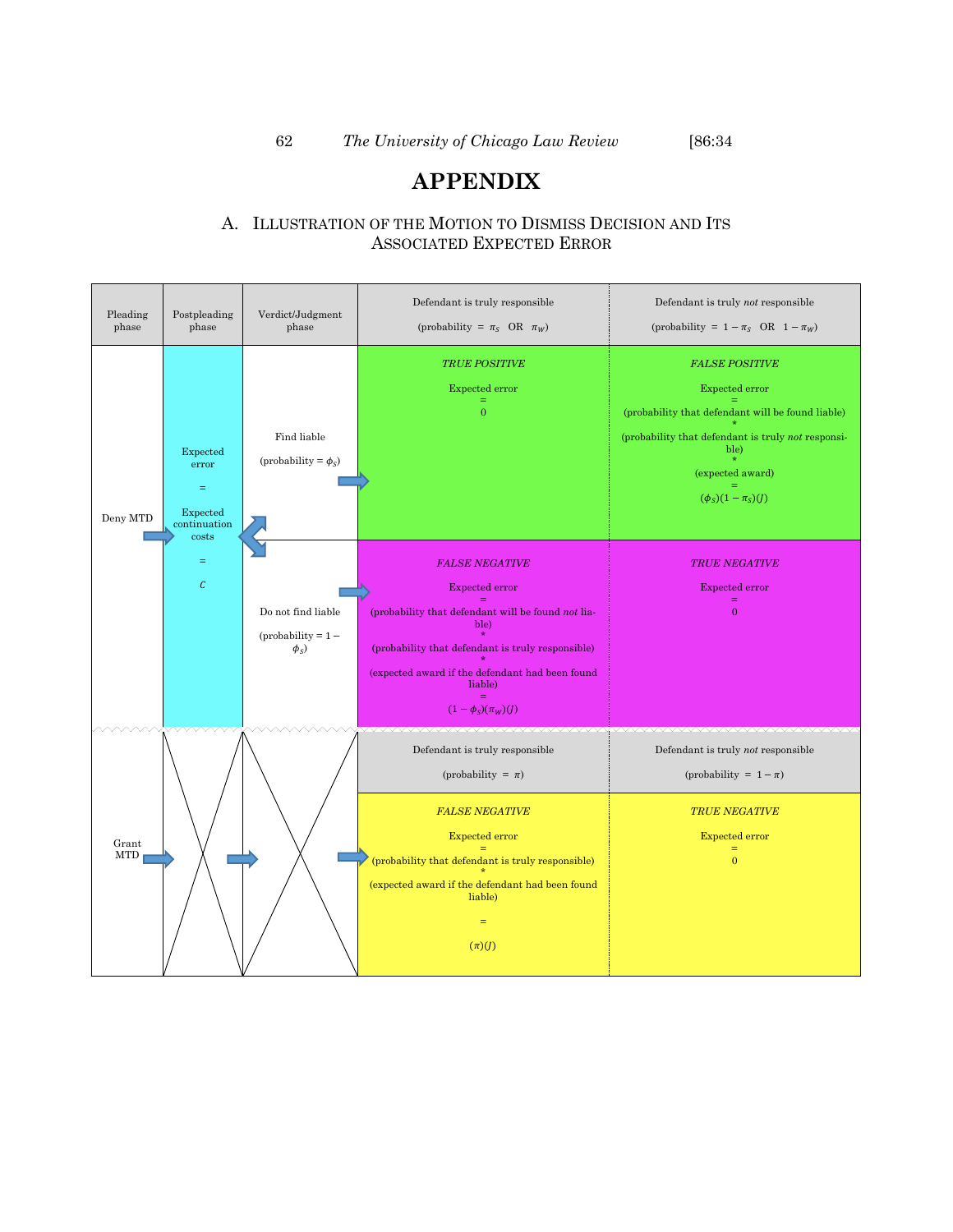| 2018                                                                  | How Probable is "Plausible"?                |                                | 63 |
|-----------------------------------------------------------------------|---------------------------------------------|--------------------------------|----|
| Expected error if MTD is granted:                                     |                                             | $(\pi)(J)$                     |    |
| Expected error if MTD is denied:<br>$(1-\phi_S)(\pi_W)(J)$            |                                             | $C + (\phi_S)(1 - \pi_S)(I) +$ |    |
| $(\phi_{\rm S})(1-\pi_{\rm S})(I) + (1-\phi_{\rm S})(\pi_{\rm W})(I)$ | Expected error of granting vs. denying MTD: | $(\pi)(I) \leq C$              |    |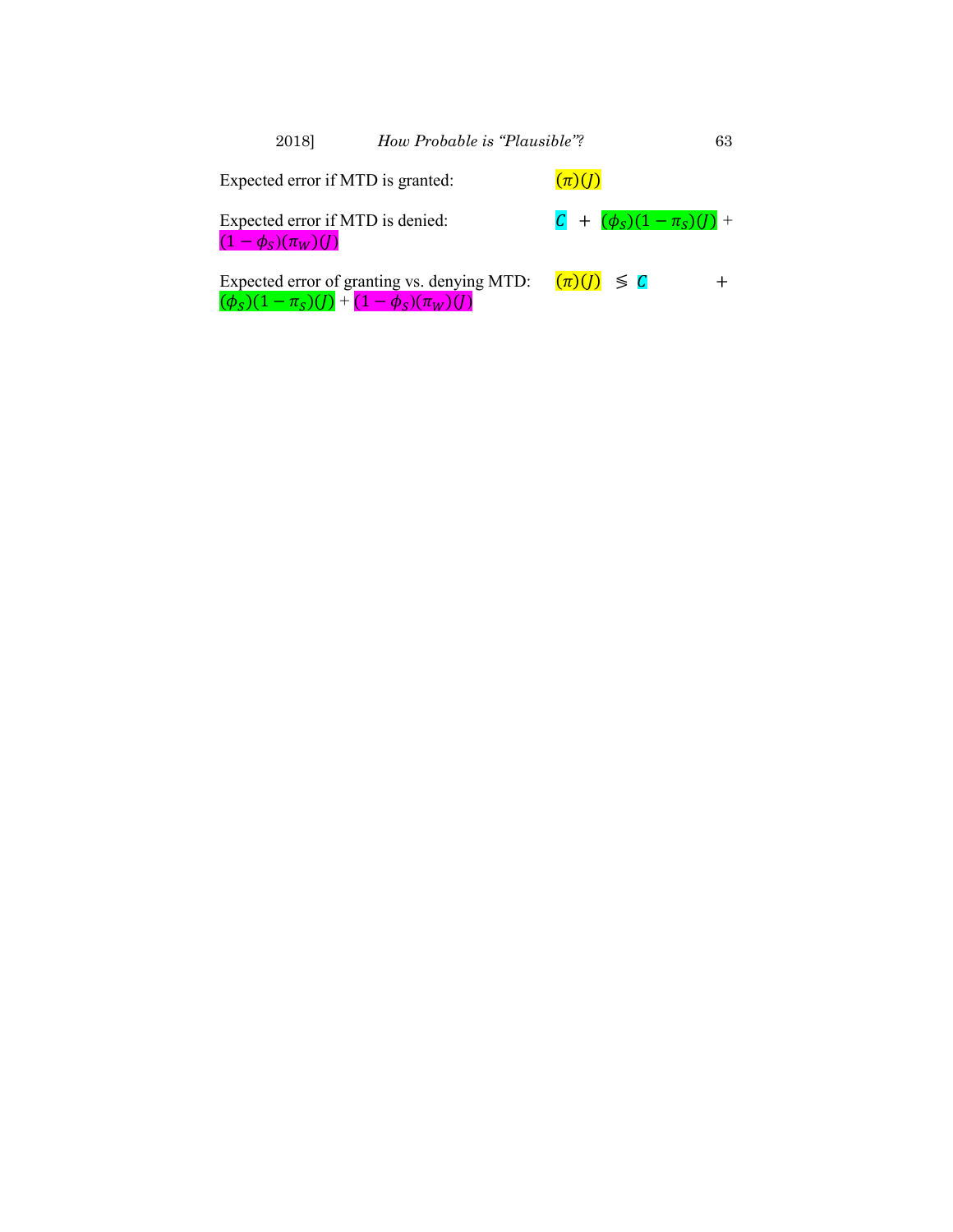Manipulating one variable at a time illustrates the dynamics of the PPEM model.

C has a positive linear relationship with  $\tau_p$  and no relationship with  $\pi$ . So increasing C causes  $\tau_{P}$  to increase (at a rate influenced by  $\ell$ ) but has no impact on  $\pi$ . Therefore, all else equal, as C increases, so does the likelihood that  $\tau_{P}$  becomes greater than  $\pi$  and thus that the MTD should be granted. This comports with intuition, as—all else equal—higher estimated continuation costs (which constitute error) should militate against continuation.

In contrast, *I* has a negative nonlinear relationship with  $\tau_p$ and no relationship with  $\pi$ . So increasing *J* causes  $\tau_{P}$  to decrease (at a diminishing rate influenced by  $C$ ) and has no impact on  $\pi$ . Therefore, all else equal, as *J* increases, so does the likelihood that  $\tau_P$  becomes lesser than  $\pi$  and thus that the MTD should be denied. This also jibes with intuition, as—all else equal—higher estimated judgment values (the wrongful dismissal of which constitutes error) should militate against dismissal.

 $\pi_W$ ,  $\pi_S$ , and  $\phi_S$  are different from C and J in that they are factors of both  $\tau_p$  and  $\pi$ .<sup>[51](#page-30-0)</sup> As a result, by definition it is always the case that  $\pi \ge (\phi_S(1 - \pi_S) + (1 - \phi_S)\pi_W),$ <sup>[52](#page-30-1)</sup> but the values of  $\pi_{\rm S}$  and  $\phi_{\rm S}$  are nevertheless important because they impact the size of the gap between  $\pi$  and  $(\phi_S(1 - \pi_S) + (1 - \phi_S)\pi_W)$ .<sup>[53](#page-30-2)</sup> And in order to figure out whether any given MTD should be granted or denied, all we need to know is whether or not  $C/J$  overcomes that gap. When it does,  $\pi < \tau_P$  and the MTD should be granted. When C/J does not overcome the gap between  $\pi$  and  $(\phi_s(1 \pi_S$ ) + (1 –  $\phi_S$ ) $\pi_W$ ), then  $\pi > \tau_P$  and the MTD should be denied. The bigger the gap, the less likely it is that any given  $\frac{\epsilon}{l}$  will exceed it and thus the more likely it is that the MTD should be  $de_{\bar{c}}$ nied. The smaller the gap, the more likely it is that any given  $\frac{c}{l}$ 1 will exceed it and thus the more likely it is that the MTD should be granted. Understanding this dynamic helps to understand the comparative statics for  $\pi_W$ ,  $\pi_S$ , and  $\phi_S$ .

<span id="page-30-0"></span><sup>51</sup>  $\tau_p = \frac{c}{l} + (\phi_S(1 - \pi_S) + (1 - \phi_S)\pi_W)$  and  $\pi = \phi_S(\pi_S) + (1 - \phi_S)\pi_W$ . See Part I.D; Part I.E.

<span id="page-30-2"></span><span id="page-30-1"></span><sup>52</sup> Given that, by definition,  $\pi = \phi_S(\pi_S) + (1 - \phi_S)\pi_W$  and  $\pi_S > 0.5$ , it is always the case that  $\phi_S(\pi_S) + (1 - \phi_S)\pi_W \ge \phi_S(1 - \pi_S) + (1 - \phi_S)\pi_W$   $\therefore \pi \ge \phi_S(1 - \pi_S) + (1 - \phi_S)\pi_W$ . See Part II.D.

<sup>53</sup>  $\pi_{w}$  turns out to be unimportant for reasons described later in this Appendix.